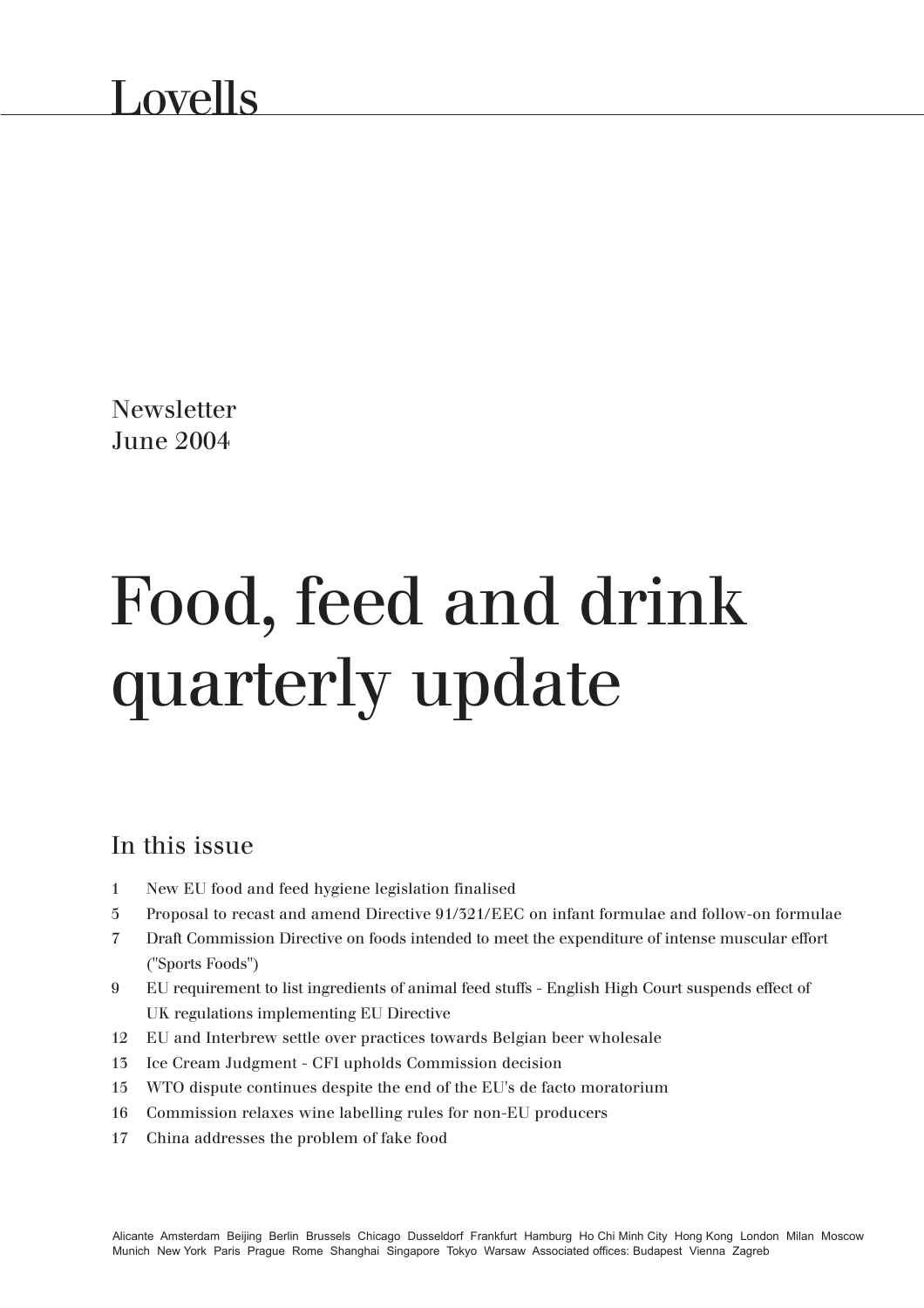This newsletter is Lovells' Food, Feed and Drink team's quarterly update of a number of regulatory developments in EU and Member State law and policy that are of interest to the Food, Feed and Drink sectors. This newsletter is not intended to be an exhaustive commentary on all developments, and we would welcome comments or suggestions as to areas where we could expand or focus our review in the future.

#### **ABOUT LOVELLS**

Lovells is an international law firm with 26 offices located in 19 countries. In Europe, Lovells offers both domestic and cross-border business law expertise in 11 jurisdictions, with European Community law expertise in the form of a Brussels office.

Lovells' pan-European Regulatory Practice combines the firm's extensive experience in dealing with regulatory issues across Europe. The broad scope of our expertise, together with our years of experience in heavily regulated market sectors, allows our team to help to influence the shape of a new piece of legislation, ensure compliance with legal requirements and help deal with issues following a challenge from a regulatory authority. Our regulatory support helps our clients to achieve competitive advantage and minimise regulatory risks. It allows businesses to achieve maximum benefit from both the current legislation and future developments whilst providing a safety net to prevent or reduce the negative impact of future regulatory changes.

We have an experienced international regulatory team of lawyers and public policy practitioners based in London, Brussels and other international offices.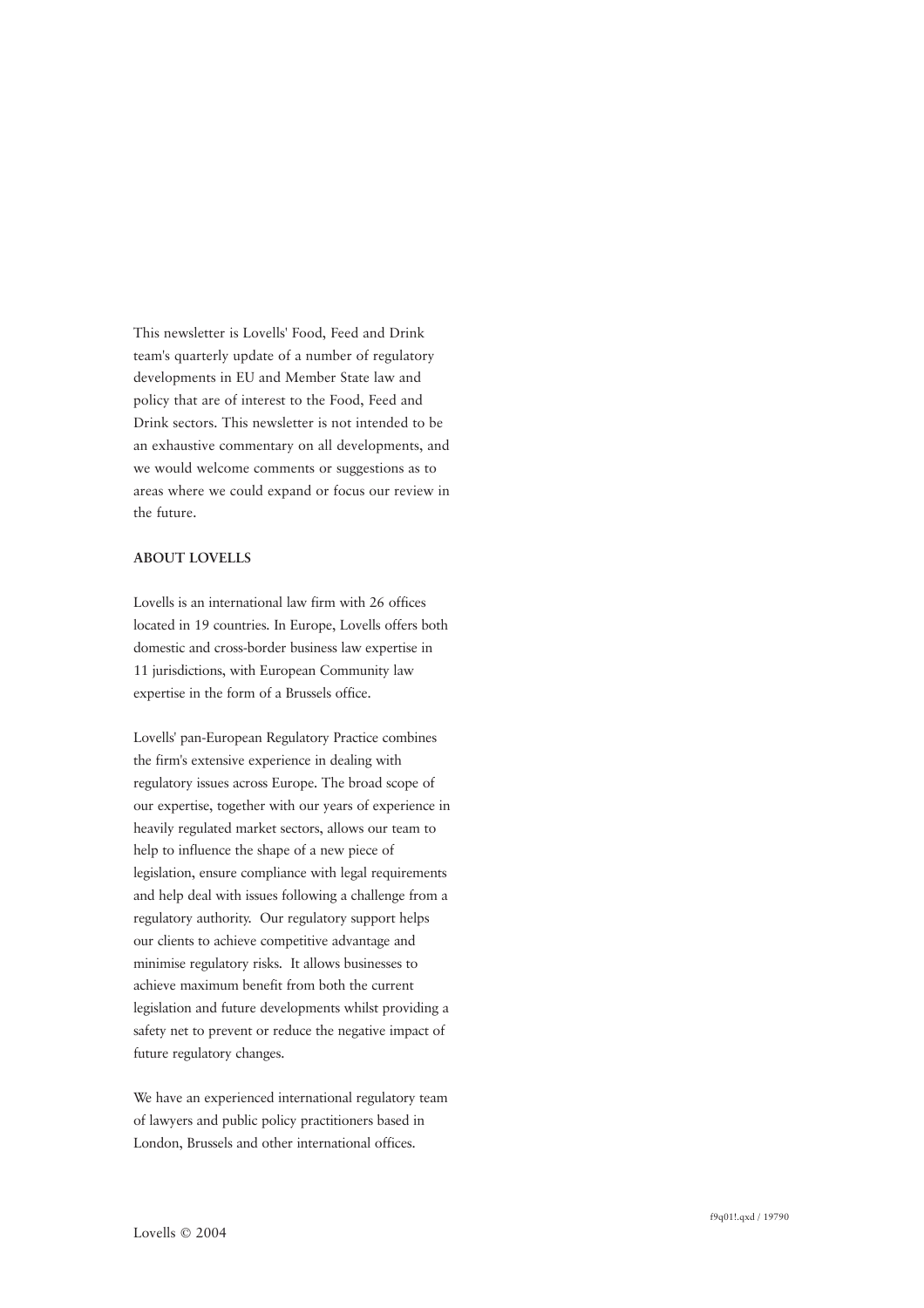# Food, feed and drink quarterly update

# New EU food and feed hygiene legislation finalised

#### **SUMMARY**

The consolidation and simplification of food and feed hygiene legislation was a key priority of the European Commission's White Paper on Food Safety published in January 2000. In July 2000 the European Commission ("the Commission") put forward a "food hygiene package" consisting of five proposals, the aim of which was to "merge, harmonise and simplify" the law on food hygiene. A parallel Regulation on feed hygiene was proposed by the Commission in April 2003. Finally, in order to facilitate the enforcement of the new hygiene rules by EU and Member State competent authorities, the Commission also proposed a Regulation on Official Food and Feed Controls in February 2003.

All these measures have now been agreed by the EU thereby paving the way for a single, transparent hygiene policy, applicable to all food and feed operators.

The new legislation will be applicable from 1 January 2006, although the application of certain provisions is in some cases delayed as specified to allow longer for compliance with the new requirements.

#### **FOOD HYGIENE PACKAGE**

The aim of the food hygiene package is to streamline and consolidate the existing legislation, and create a single, transparent hygiene policy applicable to all food operators. The new food hygiene legislation will repeal and replace the existing 17 food hygiene Directives, 16 of which are commodity specific.

The package comprises the following measures:

- a general hygiene Regulation with rules applicable to all food sectors;
- a Regulation with specific rules for products of animal origin;
- a Regulation for official controls on products of animal origin intended for human consumption, which sets out rules for official controls of fresh meat, live bivalve molluscs and milk and milk products;
- a Regulation on animal health rules governing the production, placing on the market and importation of products of animal origin intended for human consumption;
- a Directive repealing and amending existing legislation.

#### **Main points of the new Food Hygiene Regulations**

**Responsibility** - Under the new Regulations, food producers will be primarily responsible for the safety of food. Member States will be responsible for ensuring that food hygiene rules are applied and complied with.

**HACCP** - The use of HACCP (Hazard Analysis Critical Control Points) principles will become compulsory in all sectors of the food business *except* primary production on farms. HACCP involves identifying points in the production chain that are critical to food safety and putting in place, and reviewing, measures taken to minimise risks. Although the application of HACCP principles is not obligatory for primary production (as had originally been proposed), farmers are to be encouraged by Member States to use HACCP as far as is practicable.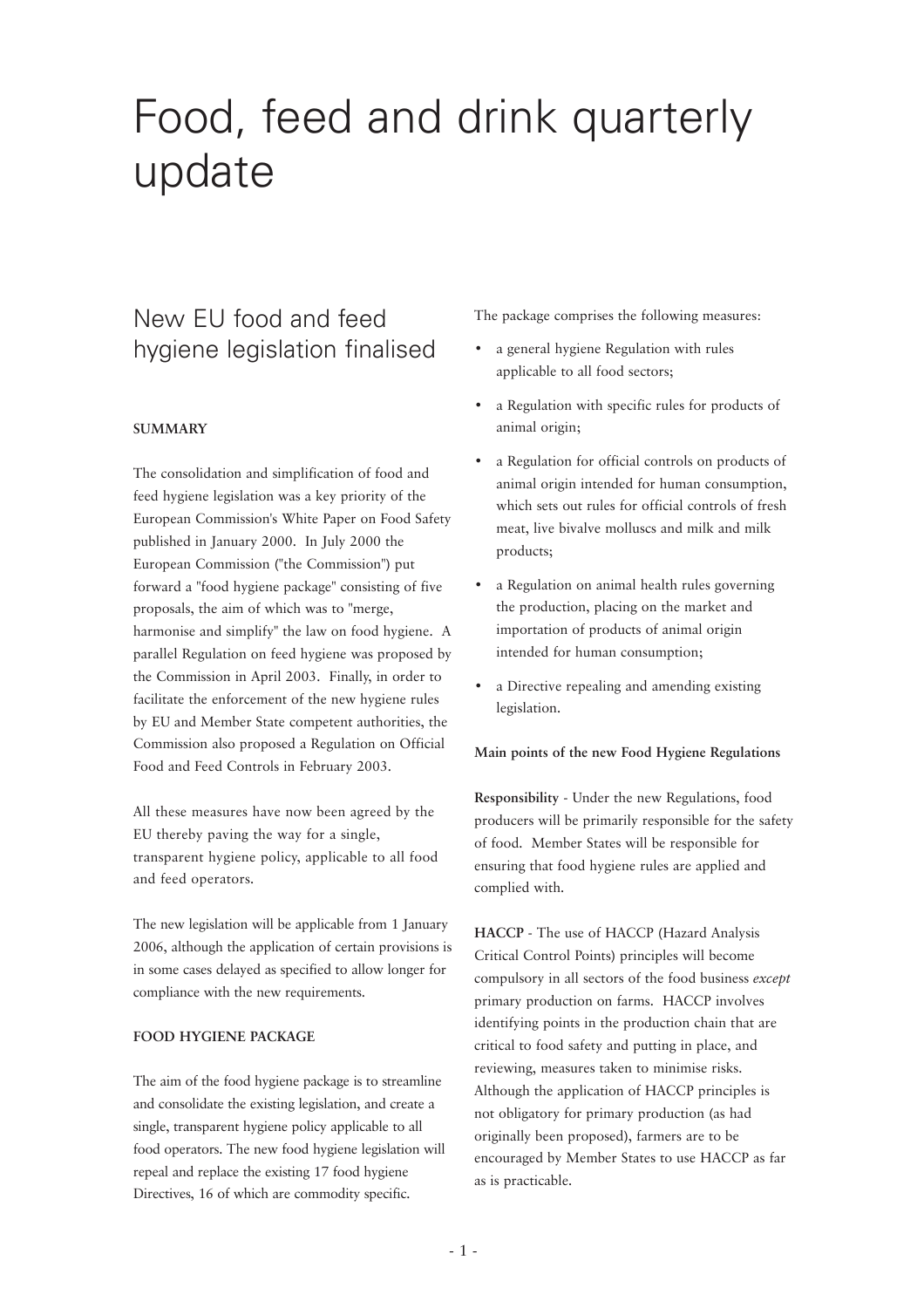**Registration/Approval** - All food businesses will have to be registered and some businesses, carrying out more hygiene-sensitive activities, such as slaughterhouses, will need to be approved (including an on-site inspection) before they can operate.

**Guides to good practice** - Food business operators will be encouraged to develop and use guides to good practice for hygiene and for the application of HACCP. If necessary, guides to good practice may be developed at EU level. These will be developed by, or in consultation with, representatives of European food business sectors and other interested parties (such as consumer groups) and in cooperation with the competent authorities. Draft guides will be assessed by the Standing Committee of the Food Chain and Animal Health (comprising representatives of the Member States). The development of guides on the application of HACCP are being encouraged by the EU on the grounds that they may help smaller businesses with limited resources or personnel who are obliged to introduce HACCP.

**Flexibility/Exemptions** - The food hygiene package allows some flexibility for small businesses, for food producers using traditional food production methods and those in remote geographical areas. The Regulations do not apply to primary production for domestic use or to the direct supply by the producer of small quantities of primary products to the consumer or local retail establishments.

**Imports** - In order to ensure that imported products of animal origin meet EU safety standards, imports into the Community of food products of animal origin must be from a country that is on a list of countries from which imports of that type of product are permitted. Furthermore, the product must have come from an establishment contained in a list of establishments from which imports into the community of that product are permitted. The list will be established and managed by the European Commission via the Regulatory Committee procedure<sup>1</sup>.

#### **FEED HYGIENE REGULATION**

The feed hygiene Regulation covers all types of feed and all feed business operators. Feed is produced either by using soil resources (such as grass and cereals) or from by-products of the food industry (such as bakery waste). Previously food industry byproducts were not subject to specific hygiene rules. This was seen as unacceptable as contamination in the feed chain can lead to contamination in the food chain. It is because of this that the feed hygiene Regulation has been referred to as the "missing link" in the Commission's "farm to fork" approach to food safety. The Regulation introduces HACCP principles for feed production for the first time. It also requires the registration of all feed establishments, thereby extending the current requirements of Directive 95/69 on the registration and approval of certain establishments manufacturing or using sensitive substances such as certain additives.

#### **Main points of the Feed Hygiene Regulation**

**Responsibility** - As with the food hygiene rules, feed business operators are responsible for ensuring feed safety. The Regulation applies to the production of feed at all levels from the primary production of feed crops all the way through to the placing of feed on the market. It applies to feed for food producing animals, including to feed imported into the EU from third countries. The wide scope of the application is intended to improve traceability which will facilitate the removal of contaminated feed, and food produced from contaminated feed, should this become necessary.

**Flexibility/Exemptions** - The feed hygiene Regulation does not apply to:

- the production of feed for, and the feeding of, animals for home consumption;
- the feeding of non-food producing animals;
- the retailing of pet food; and
- trade between farmers of small quantities of feed at local level.

However, provision is made for Member States to adopt their own national rules in respect of the above if they so wish.

<sup>1.</sup> The Regulatory Committee procedure is designed to facilitate adoption of secondary or implementary legislation and involves formal consultation of the Member States of Commission draft measures. Once the Committee has approved the draft, the Commission may then adopt them.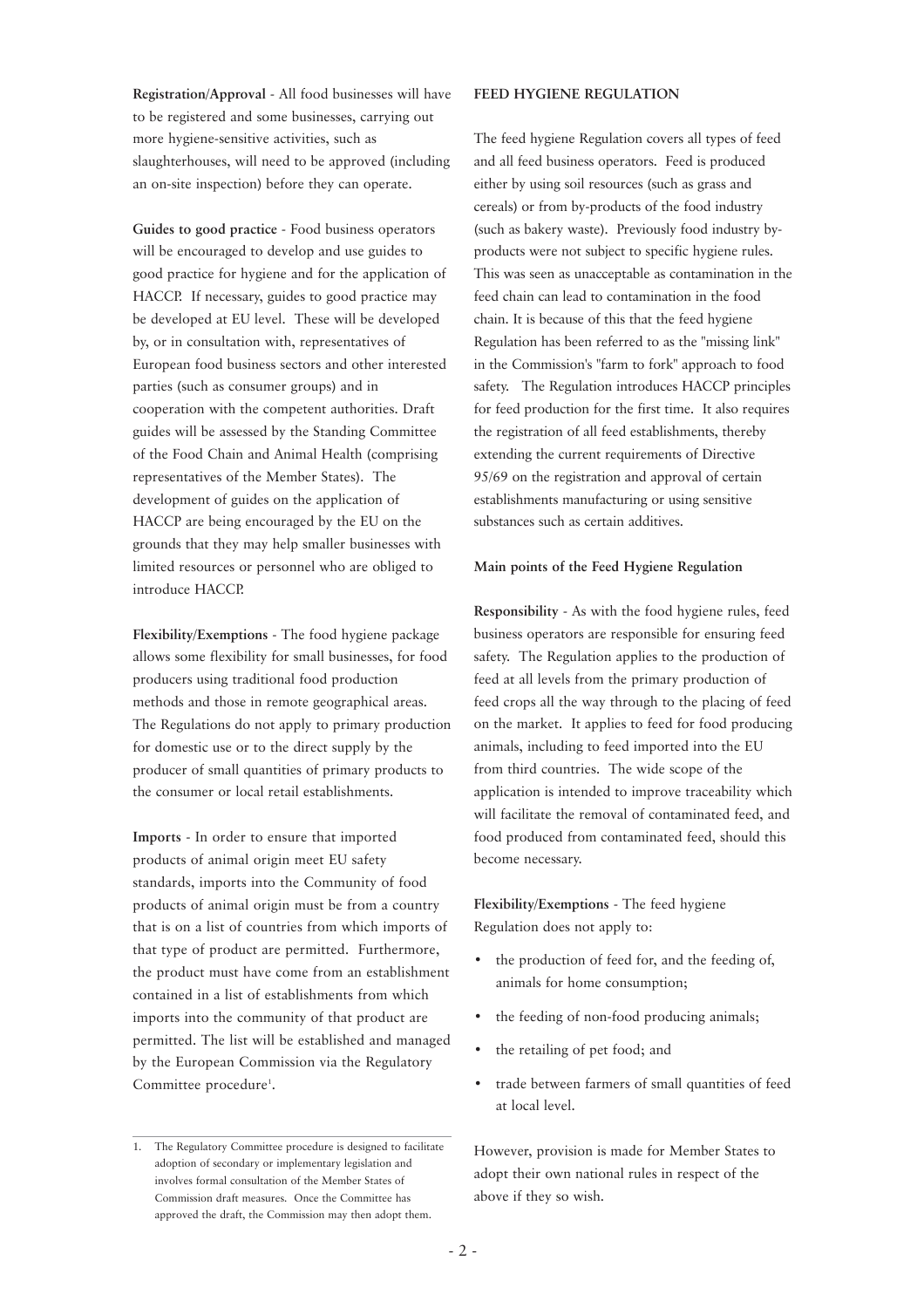**Obligations** - The Regulation restates the general obligation of EU food law<sup>2</sup> that only safe feed may be placed on the market. It also sets specific obligations on operators dependent on the activities they undertake and the stage of production in the feed chain. The specific requirements cover areas similar to those currently applying to establishments falling within the scope of Directive 95/69, namely: facilities and equipment; personnel; production; quality control; storage and transport; and documentation and record keeping.

**HACCP** - One of the major changes brought about by the new Regulation is that all feed businesses (with the exception of those at primary production level) will for the first time be obliged to put in place a system based on HACCP principles. They will therefore need to identify and control those points in production critical to feed safety.

**Guides to Good Practice** - As in the EU food hygiene legislation, the feed hygiene Regulation makes provision and sets out procedures for the adoption of Community guides to good hygiene practice. These may be of particular importance to primary producers who are exempt from the obligation to implement systems based on HACCP principles. Member States will encourage the adoption of national guides to good practice in cases where EU-level guides are not appropriate. Provision is made for feed business operators to use guides to good practice to help them to comply with their obligations under the feed hygiene Regulation. However, the use of such guides will be voluntary.

**Financial Guarantees** - The original proposal envisaged an obligation on feed business operators to have financial guarantees in place to cover risks related to their business. These might include, for example, insurance to cover the cost of withdrawing unsafe products from the market. However these obligations were not imposed in the final Regulation following concerns that insurance may not always be available to cover such risks. The Commission has instead been tasked with reviewing the options in respect of potential financial guarantees within 12 months of the Regulation coming into effect (that is by 1 January 2007). Proposals for legislation in

2. Regulation 178/2002 on the General Principles of Food Law and establishing the European Food Safety Authority

respect of financial guarantees may be put forward when the Commission's report is issued.

**Approval/Registration** - The feed Regulation extends the current system of registration and approval under the Certain Establishments Directive (95/69) to require the registration of all feed businesses in the EU. Some establishments (for example those manufacturing or using certain additives or other sensitive substances) will require prior approval for their activities following an on-site visit.

**Imports** - Feed imported into the Community from non-EU third countries must meet equivalent safety and hygiene standards to those set out in EU legislation. In order to facilitate this feed may only be imported if it originates in an establishment that is licensed to export feed to the EU by the competent authority of the exporting country. The detailed rules applying to controls on imports into the EU from third countries will be adopted by the Commission in due course via the Regulatory Committee procedure.

#### **REGULATION ON OFFICIAL FOOD AND FEED CONTROLS**

The Regulation on Official Food and Feed Controls ("Official Controls Regulation") defines the responsibilities of Member States who are tasked with ensuring that food and feed operators apply and comply correctly with the new legislation. It also sets out how the European Commission can evaluate the performance of Member States' controls.

Under the Official Controls Regulation the Commission's Dublin-based Food and Veterinary Office ("FVO") is responsible for auditing the Member States' performance of enforcement. The Regulation sets out a harmonised approach to the design and development of control systems throughout the EU, including setting out performance criteria to be met by the competent authorities of Member States.

#### **Controls**

The Official Controls Regulation introduces new general rules that are applicable to all food and feed production, whether produced in the EU or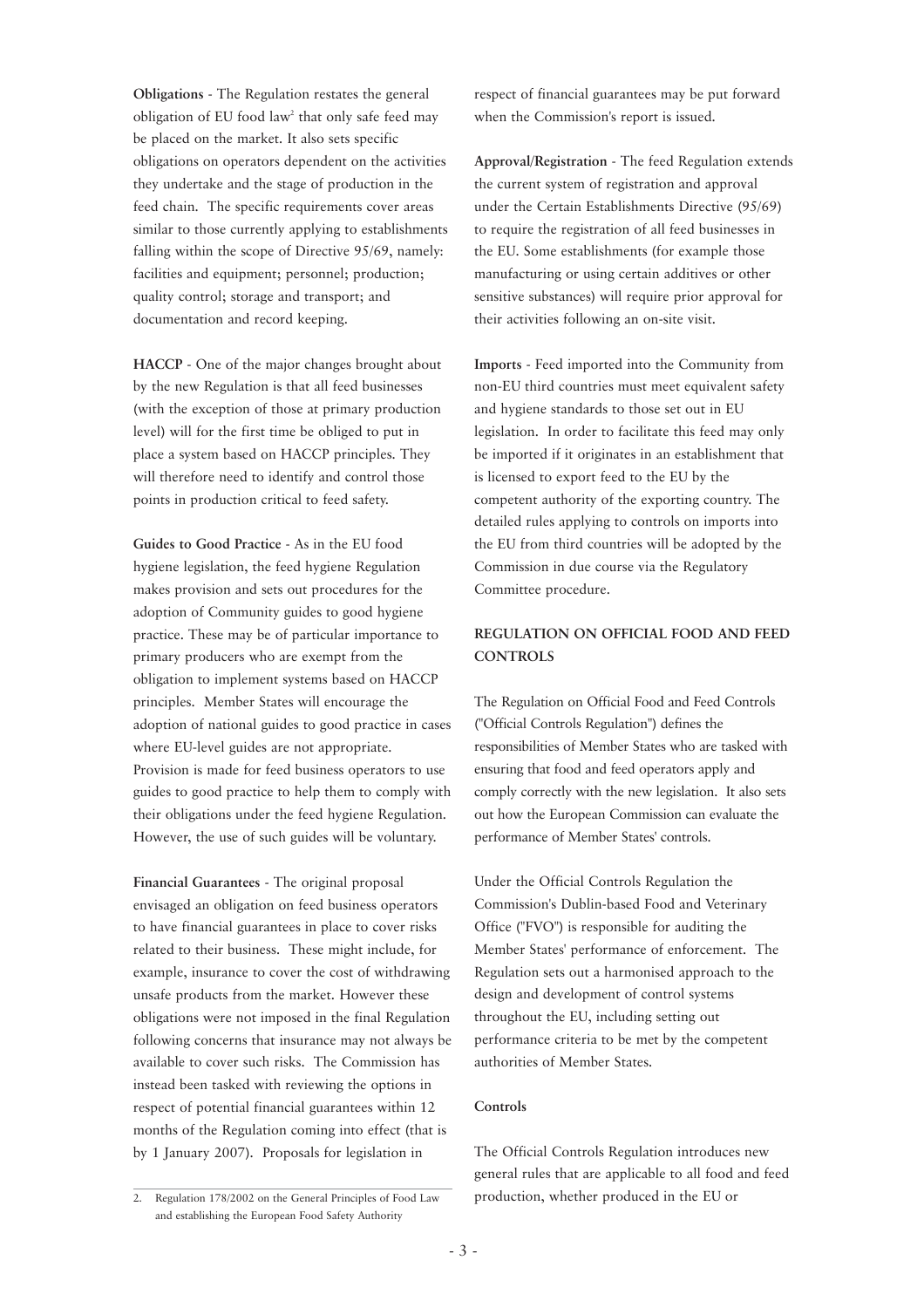imported. While specific controls, such as those that deal with zoonoses, residues, pesticides and BSE (Bovine Spongiform Encephalopathy) will remain in place, the following Directives will be repealed when the Regulation comes into effect: Directive 70/373 on sampling and analysis for the official control of feedingstuffs; Directive 95/35 on official inspections in the field of animal nutrition; and Directives 89/379 and 93/99 on the official control of foodstuffs.

The Official Controls Regulation provides that official controls should be carried out using appropriate techniques including routine surveillance checks and more intensive controls such as inspections, verifications, audits, sampling and the testing of samples. Premises, facilities, equipment, machinery, installations and materials may all be inspected. Staff carrying out the controls should receive training, especially with regard to the implementation of HACCP principles so that competent authorities act in a consistent way throughout the Community.

The frequency of official controls should be regular and proportionate to the risk, taking into account the results of own-checks carried out by the business operator and experience from previous inspections. Ad-hoc controls should be carried out if noncompliance is suspected and may be carried out at any time, even if there is no suspicion of noncompliance.

The Official Controls Regulation does not affect the requirements for veterinary checks on feed and food of animal origin set out in Directive 97/78. However imports of feed and food of non-animal origin will be subject to controls based on a multiannual national control plan drawn up in light of potential risks. This means that if a particular product is known to present a particular risk, then the sampling frequency may be more stringent than for products that are viewed as lower risk.

#### **Sanctions**

The Regulation provides that appropriate and dissuasive sanctions should be imposed as breaches of the feed and food law or the animal health and welfare rules may constitute a threat to the health

and welfare of humans, animals and/or the environment. Member States can impose administrative or criminal sanctions under their own national laws. Administrative sanctions include the withdrawal or suspension of an approval, withdrawal from the market or destruction of a product, and restrictions on the scope or scale of the operator's activities.

The Commission, together with the Member States within the Standing Committee or on its own initiative, may take special measures if there has been a serious failure in a Member State's control system which may constitute a possible and widespread risk for human health, animal health or animal welfare. Measures may include suspending the placing of certain feed or food on the market and laying down special conditions or measures necessary to protect human, animal or plant health, animal welfare or the environment. These powers may only be invoked after Community controls have revealed non-compliance with EC legislation and the Member State has failed to correct the situation upon request and within the time limit set by the Commission.

#### **Financing of Official Controls**

Member States are responsible for ensuring that they have the financial resources available for carrying out official controls. The Regulation gives them the power to raise these funds by whatever means considered appropriate, including through the use of general taxation and the establishment of fees or charges.

The Regulation requires Member States to charge fees:

- where they are currently collecting fees under Directive 85/73 for veterinary checks on products of animal origin from Community establishments;
- where they are currently collecting fees under Directive 85/75 in relation to veterinary checks on products entering the Community from third countries;
- for the approval of feed establishments; and
- where "excess" controls are required following the detection of non-compliance.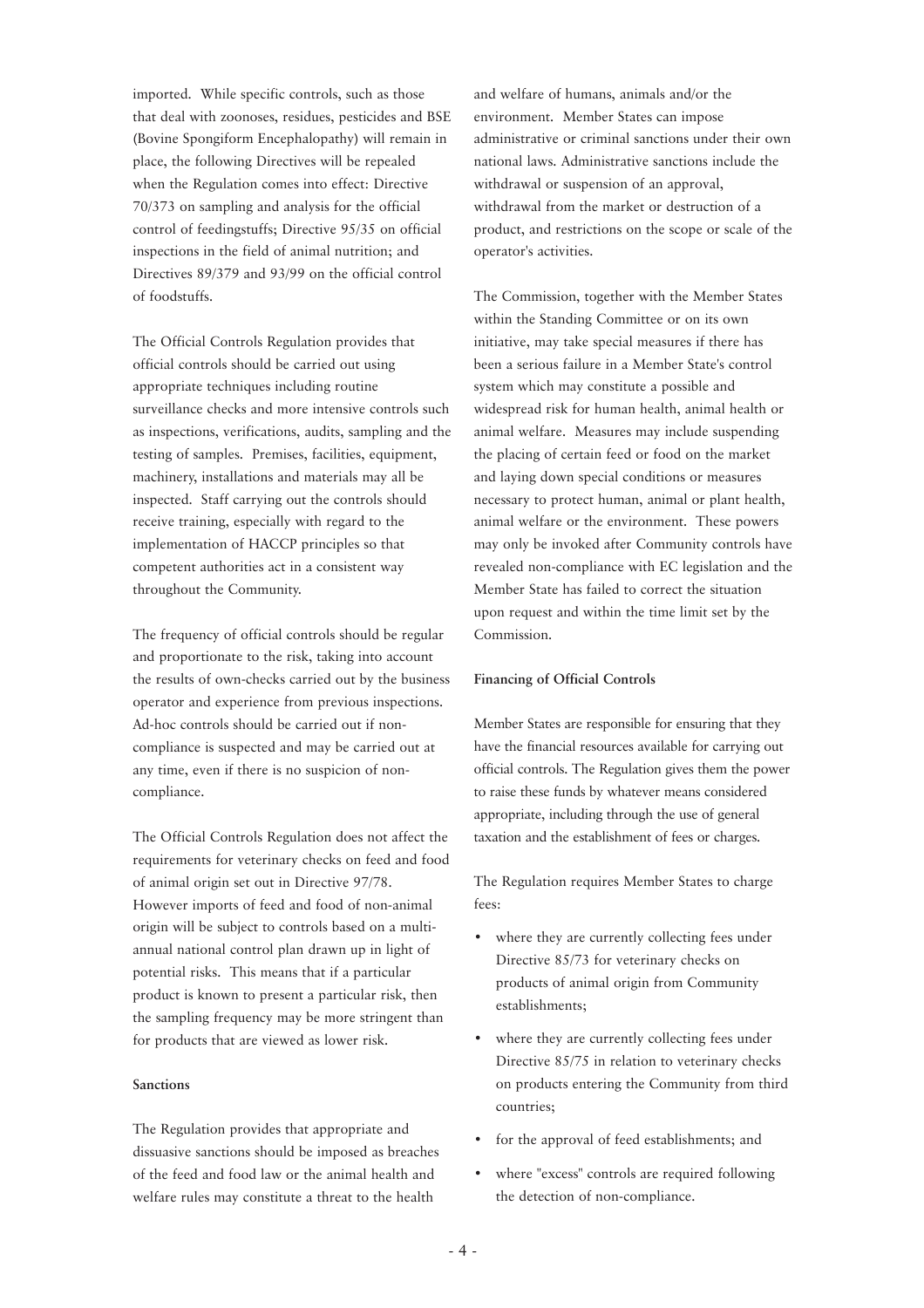When fees are charged by Member States, whether they are compulsory or optional, the level of the fees may be fixed at a flat rate on the basis of the costs borne by the competent authorities over a given period of time, or, where applicable, at the amounts set out in the Annexes which prescribe minimum rates for different types of controls (for example fees applicable to slaughter inspection, fees applicable to cutting plants, fees applicable to game processing houses, fees applicable to milk production). The minimum rates set out in the Annexes will be updated at least every two years through the Regulatory Procedure. Until 1 January 2008 Member States will be able to continue to use the rates currently applied under Directive 85/73 for veterinary checks on products of animal origin from Community establishments.

For a transitional period until 1 January 2008, Member States will be able to continue to use the current rates under Directive 85/73 for veterinary checks on products of animal origin from Community establishments.

In setting fees Member States are to take into consideration:

- the type of business concerned and relevant risk factors;
- the interest of businesses with a low throughput;
- traditional methods used for production, processing and distribution;
- the needs of businesses located in regions subject to particular geographical constraints.

The Regulation also allows Member States to set the fees for specific official controls at a level below the minimum rates specified in the Annexes to take into account the above four factors or when official controls are carried out with a reduced frequency in view of the own-check and tracing systems implements by the feed or food business and the level of compliance found during official controls. Before setting fees at a lower rate Member States must provide the Commission with a report specifying the type of feed or food or activity concerned, the controls performed by the feed and food business concerned and the method for calculating the reduced fee.

The Commission will review the charging arrangements within three years of the Regulation coming into force with a view to extending mandatory fees into other controls.

Katrina Lajunen, Jackie Smith, London

# Proposal to recast and amend Directive 91/321/EEC on infant formulae and follow-on formulae

On 6 April 2004 the European Commission released a working document for a proposal to amend and recast Directive 91/321/EEC of 14 May 1991 on infant formulae ("IF") and follow-on formulae ("FOF").3 The amendments are primarily a response to ongoing discussions at an international level within the Codex Alimentarius and the report of the Scientific Committee for Food ("SCF") on the Revision of Essential Requirements of Infant Formulae and Follow-on Formulae which was adopted by the Commission on 4 April 2003.4 On 7 May 2004 Member States' experts met in Brussels to discuss the proposal and the views of industry. Many welcomed the working document but have requested more time to consider the changes proposed.

#### **DEFINITIONS OF "INFANT FORMULAE" AND "FOLLOW-ON FORMULAE"**

The definitions of IF and FOF would be revised to ensure consistency between the two definitions and to take into account the latest definitions in the Draft Revised Codex Alimentarius Standard on Infant Formulae.<sup>5</sup> IF would mean foods for use by infants "up to the introduction of complimentary feeding" and FOF would mean food for use "when appropriate complimentary feeding is introduced". Unlike the previous definitions, there is no mention made of specific ages of application. The UK has suggested that a reference to use by infants over 6 months should be included in the definition for FOF.

<sup>3.</sup> http://www.foodstandards.gov.uk/multimedia/pdfs/ infant2004euworking.pdf

<sup>4.</sup> http://europa.eu.int/comm/food/fs/sc/scf/out199\_en.pdf

<sup>5.</sup> ftp://ftp.fao.org/codex/alinorm04/al04\_26e.pdf Appendix V.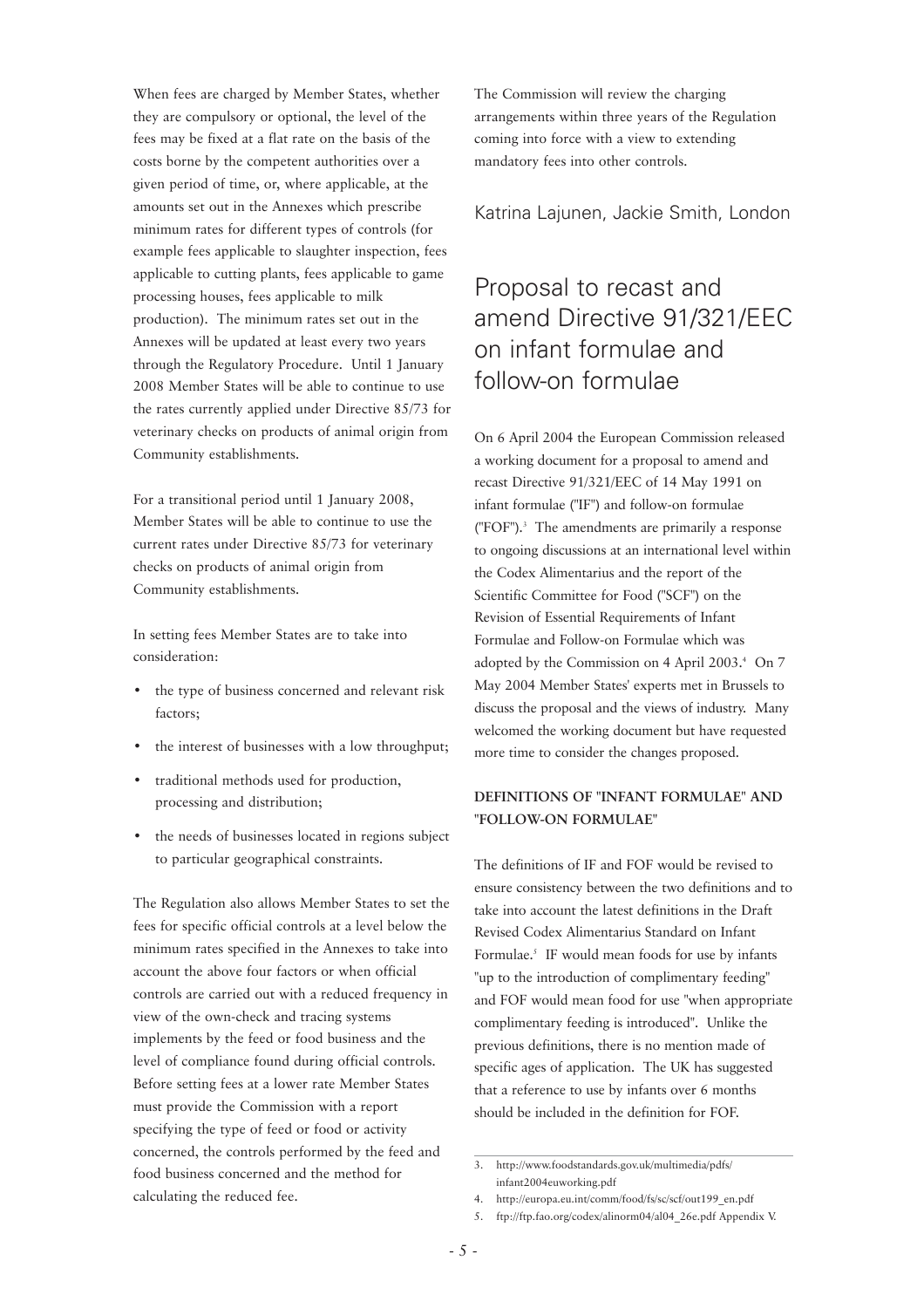#### **Inclusion of new ingredients**

The proposal would require manufacturers to take into account specific factors when considering the inclusion of new ingredients and to systematically review the available data relating to the expected benefits and safety considerations, including as necessary, appropriate preclinical and clinical studies, performed following expert guidance on the design and conduct of such studies. This represents a step beyond the current requirement that the suitability of ingredients need only be established by generally accepted scientific data.

However, the industry is unhappy that the current text places the onus on industry to ensure the use of new ingredients is safe but the assessment of supporting data falls to the Member States if they request such data. Although this is essentially the same text as appears in the existing Directive, the implication of this is that verification of product safety can occur only after a product is already on the market. The Commission has expressed its willingness to consider this point further.

#### **ESSENTIAL COMPOSITION**

The essential composition specified in Annexes I and II of Directive 91/321 would be amended in light of the conclusions of the SCF on the Revision of Essential Requirements of Infant Formulae and Follow-on Formulae. Important proposed changes include:

- The SCF recommended that the maximum energy content of both IF and FOF should be reduced from 315kJ (75kcal) per 100ml to 295kJ (70 kcal) per 100ml.
- All formulae should be compared to breast milk as the reference protein, and all formulae should match the amino acid profile of breast milk.
- The SCF proposed that the maximum fat level should be reduced to 6.0g/100kcal. Levels for new ingredients including phospholipids, taurine, oligosaccharides, and inositol have also been proposed.
- Glucose and sucrose may be added to IF but only to help camouflage the taste of certain types of formulae.
- Revised maximum vitamin and mineral levels have been recommended by the SCF based on current evidence of safe maximum intakes or, if such evidence did not exist, a maximum level was proposed for guidance purposes.
- Purity criteria would also be adopted in respect of vitamins, minerals and other nutritional substances.

In addition, several Member States raised industry concerns at the meeting in Brussels on 7 May concerning the proposed change in the protein conversion factor for cows' milk proteins from 6.38 to 6.25. Industry concerns centre on the apparent lack of public health need for such changes and the burden to industry with the concurrent increase in 2% protein content of formulae. Concern has been expressed about the inclusion of honey as a permitted carbohydrate source and the risk of infant botulism. The Commission has agreed to look into this. However a request to include a reference to GMOs being prohibited was considered by the Commission to be inappropriate as legislation already covers this issue.

#### **LABELLING AND PRODUCT CLAIMS**

The Directive restricts claims on IF to those listed in Annex IV of the Directive. The Commission is considering a request put forward by the UK, that the restrictions on advertising currently imposed in respect of IF be extended to FOF on the grounds that they too are breast milk substitutes. Currently the proposal amends the list of permitted claims and where appropriate extends the list to permit claims concerning ingredients for which conditions of use are to be specified in the future Directive following review of the essential composition described above. In addition, the proposal is to permit statements on formulae that reflect ethical or religious considerations which might influence dietary choices. The Commission has asked for examples of ethical or religious considerations (for example vegetarian, vegan) that could be included to improve the wording of the current draft.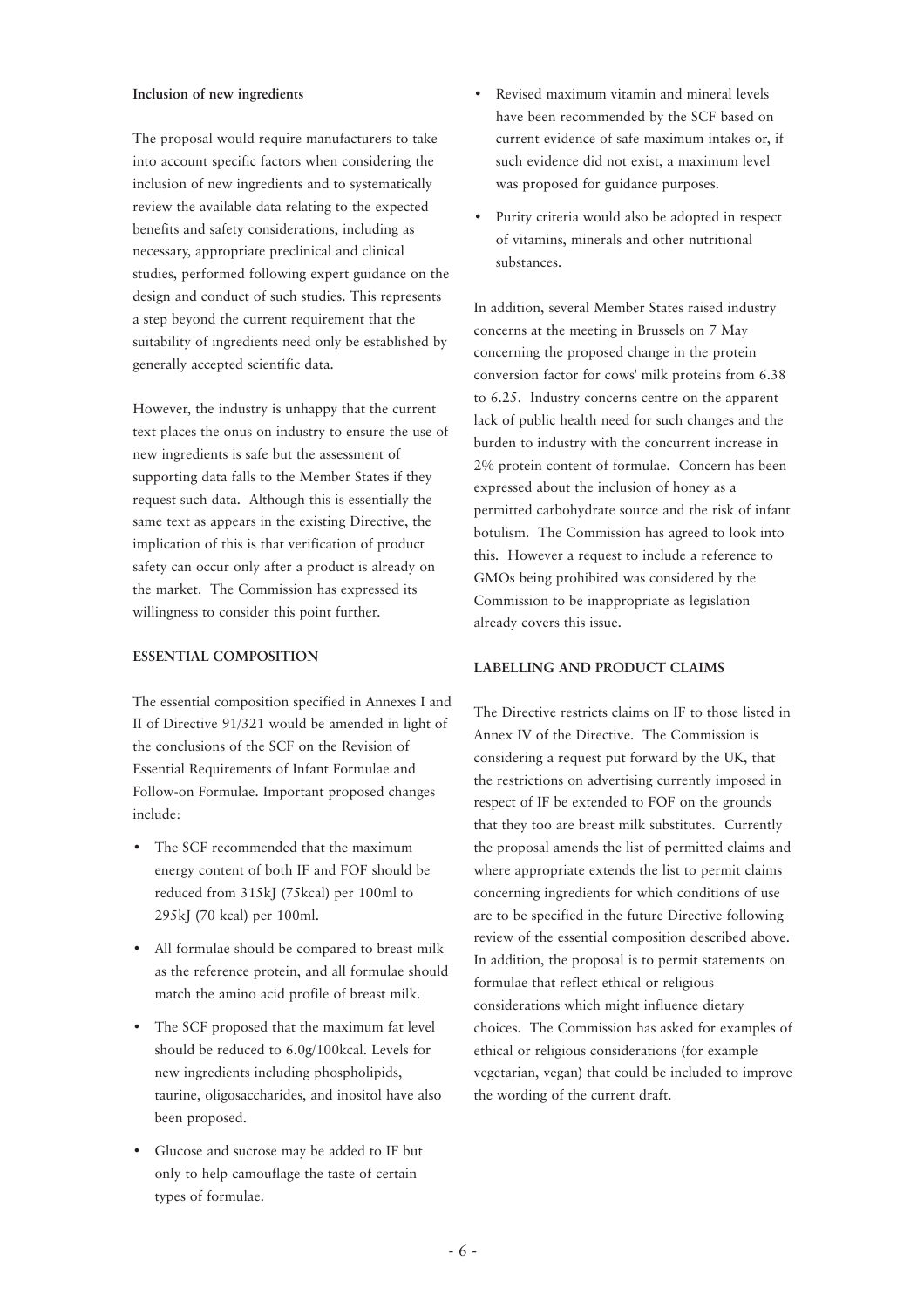#### **REFERENCE VALUES FOR NUTRITION LABELLING**

As the currently drafted proposal would incorporate new reference values (for example recommended daily intakes) for labelling purposes. They accord with the SCF opinion of March 2003 on the revision of reference values for nutrition labelling.<sup>6</sup> The Commission is to give further consideration to the reference values for chromium and molybdenum further due to the lack of biological and nutritional data in relation to these substances.

Kevin O'Connor, London

# Draft Commission Directive on foods intended to meet the expenditure of intense muscular effort ("Sports Foods")

The European Commission is currently consulting Member States on a draft Commission Directive which would set out rules on foodstuffs intended to meet the expenditure of intense muscular effort, especially for sports people ("Sports Foods").

#### **BACKGROUND**

Council Directive 89/398/EEC established a general regulatory framework for foodstuffs intended for particular nutritional uses or "Parnuts" foods. Parnuts foods are clearly distinguishable from foods for normal consumption owing to their special composition or manufacturing process. Directive 89/398 provides that Parnuts foods must be suitable for their claimed nutritional purposes and marketed in such a way as to indicate their suitability for these purposes.

While Directive 89/398 laid down general rules for the composition, marketing and labelling requirements of Parnuts foods, it also provided for specific Directives to be adopted covering quality, hygiene, labelling, composition and additives for a

number of particular types of Parnuts foods. Specific Directives have already been adopted for infant formulae and follow-on formulae (Directive 91/321) (although there is a current proposal to amend and recast this Directive - see above), processed cereal-based foods and baby foods for infants and young children (Directive 96/5), foods intended for use in energy restricted diets for weight reduction (Directive 96/8); and dietary foods for special medical purposes (Directive 1999/21).

The Commission has prepared a draft specific Directive covering Sports Foods. The draft Directive is a working document and therefore may change.

#### **AIM AND SCIENTIFIC BASIS OF THE DRAFT DIRECTIVE**

The aim of the draft Directive is to create a high level of consumer protection by ensuring that foods that are marketed on the basis that they address nutritional requirements associated with the expenditure of intense muscular effort are safe for use, are labelled clearly and adequately and provide guidance on healthy consumption.

The draft Directive is largely based on the findings of the Scientific Committee on Food ("SCF"), which conducted an extensive review of Sports Foods. At the time of the review, which began in 1998, the following types of foods were available on the market for sports people: rehydration drinks; energy drinks, powders and tablets; protein concentrates; supplements with specific vitamins, minerals and trace elements; supplements containing substances such as choline, antioxidants and creatine; and sports bars and meal replacement products.

The SCF review assessed four groups of products as follows:

- **Carbohydrate-rich energy foods** the SCF concluded that these are useful in situations where an athlete has a limited period of time for recovery between bouts of prolonged physical activity.
- **Carbohydrate-electrolyte solutions** the SCF noted that drinks containing carbohydrates and electrolytes compare favourably to water in terms of improving performance during prolonged physical activity. However the

<sup>6.</sup> http://europa.eu.int/comm/food/fs/sc/scf/out171\_en.pdf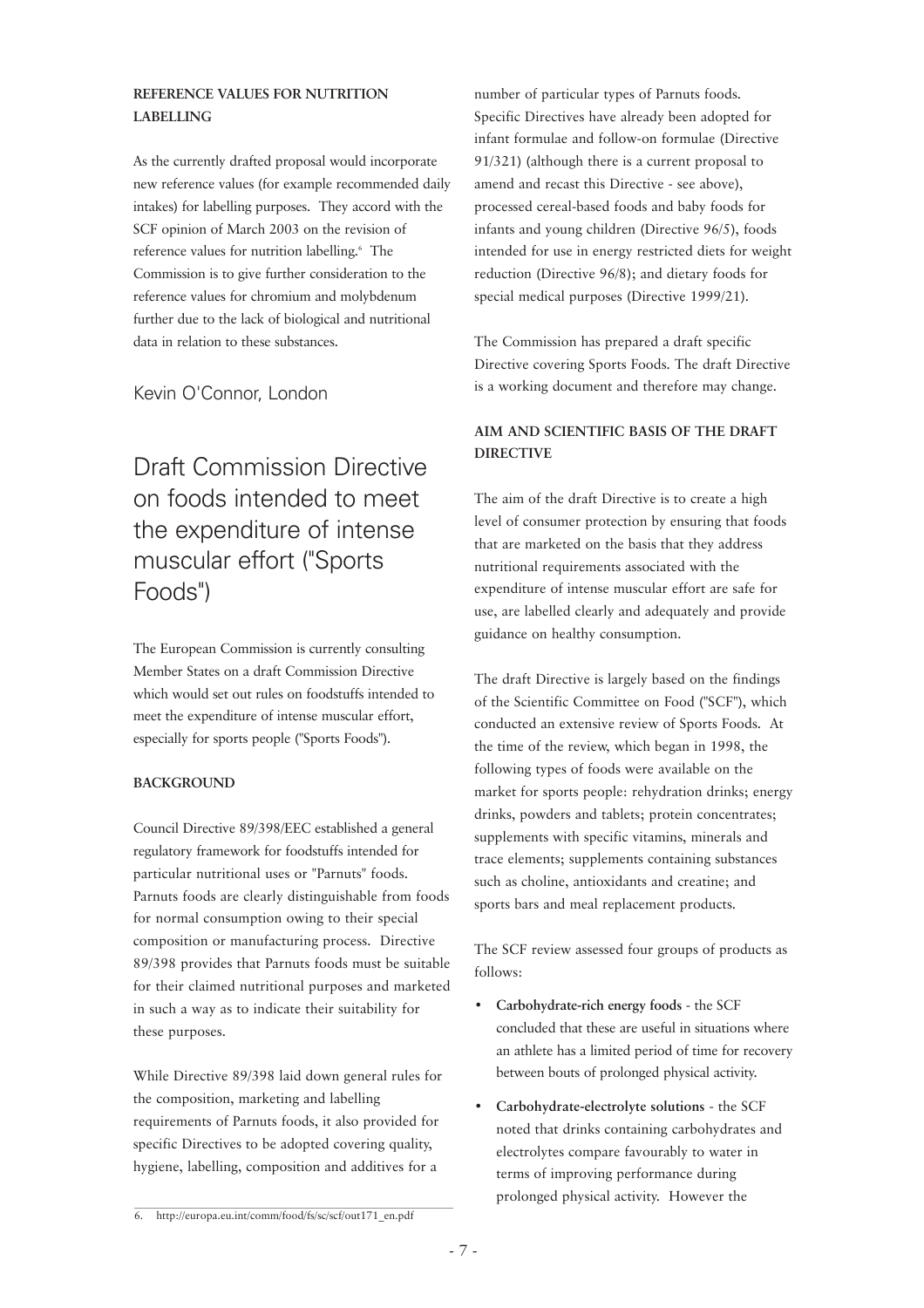optimum carbohydrate concentration depends on a number of factors. The SCF proposed an energy range of 80-350 kilocalories per litre with at least 75% of energy provided by carbohydrates. It also proposed a minimum level of sodium to stimulate uptake of water and carbohydrates.

- **Protein and protein components** the SCF noted that the increased requirement for protein during exercise, especially for exercise that requires endurance, might not be met if the total energy intake was comparatively low. The SCF made various recommendations for the protein content of protein concentrates and protein enriched foods.
- **Supplements containing essential nutrients or other food components** - the SCF noted that providing an athlete had an adequate dietary intake there would be no need for additional micronutrients. It further observed that scientific evidence supporting nutrient intakes beyond the recommended daily allowance was inconsistent or lacking.

#### **WORLD ANTI-DOPING AGENCY REQUIREMENTS**

The World Anti-Doping Agency (WADA) compiles and maintains a list of substances which are regulated or prohibited for athletes participating in particular sports or in sporting tournaments such as the Olympics. The list is published in January each year but is also updated at different times of the year if this becomes necessary.

The European Commission has indicated that ideally, all foods covered by the draft Directive, especially foods marketed to athletes, should not contain products that are on the WADA prohibited list. However, the consequential need to impose a Europe-wide ban on substances on the WADA list has presented practical difficulties for the Commission. In particular it is not possible to legally introduce a prohibition in EU legislation that relates to a list that is not under EU legislative control. In addition, the Commission does not currently think that it would be possible to compile its own list of prohibited substances. It is, therefore, actively seeking views from the Member States as to how such a ban could be introduced.

#### **CONTENT OF THE DRAFT DIRECTIVE**

The intention is to lay down compositional and labelling rules for Sports Foods. It also provides that information should be given about the energy value and principal nutrients found in such foods.

The draft Directive divides foods into four categories which are roughly analogous to the four categories reviewed by the SCF. The four categories are:

- carbohydrate-rich energy foods;
- carbohydrate-electrolyte solutions;
- protein concentrates; and
- protein-enriched foods.

The draft Directive would require that the composition of Sports Foods should be based on sound nutritional principles and that their use in accordance with a manufacturer's instructions should be safe and beneficial.

#### **DESCRIPTION OF PRODUCTS**

All products that are regulated by the draft Directive would have to be described as "dietary food for physical activity" or "dietary drink for physical activity". If the product is designed to meet the nutritional requirements of a particular physical activity, then this activity could be included in the name of the product. Where the physical activity is associated with a sport, then the name of the sport could be indicated in association with the product's name.

#### **LABELLING**

In addition to existing requirements set out in the EU's general food labelling Directive (2000/13), as currently drafted, the draft Directive would subject Sports Foods to the following additional labelling requirements:

• the available energy would need to be expressed in kj and kcal and the content of protein, carbohydrate and fat, expressed in numerical form per 100g or per 100ml of product as sold and, where appropriate per 100g or 100ml of product ready for use in accordance with the manufacturer's instructions;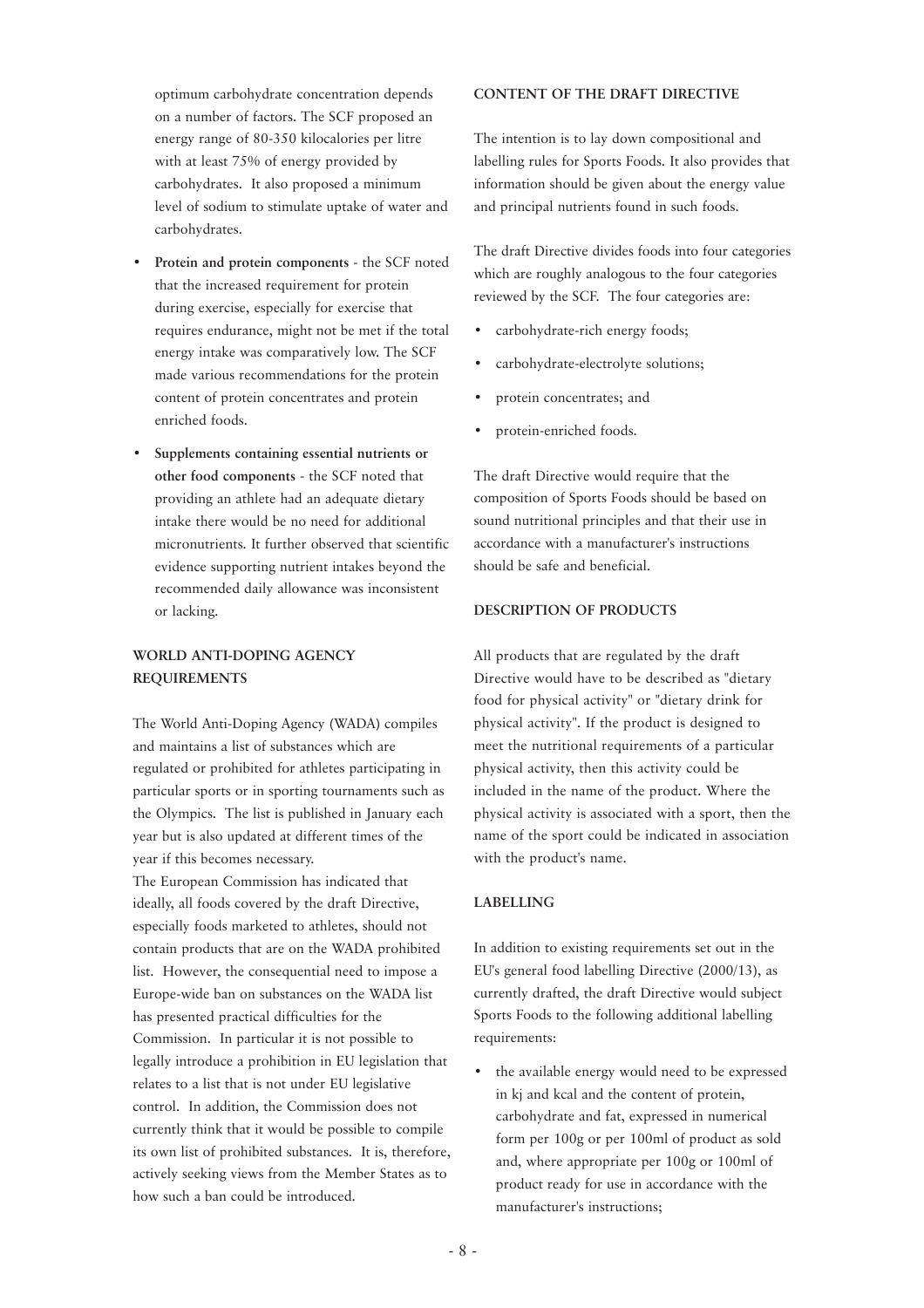- for protein-based products, information on the origin and nature of the protein and/or protein hydrolysates contained in the product;
- for creatine and products with added creatine, detailed instructions on use and advice that warns consumers not to take over 3g of creatine per day;
- where appropriate, information on the osmolality or the osmolarity of the product.

Labelling would also be required to include instructions on the appropriate preparation, use and storage of the product after opening.

#### **COMPOSITIONAL REQUIREMENTS**

Foods covered by the draft Directive would also be required to comply with the compositional criteria that are set out in the Annex of the draft Directive. As currently drafted, the main compositional requirements for the four types of products covered are as follows:

- Carbohydrate rich energy food products at least 70% of the total energy should come from carbohydrates. In the case of drinks, the carbohydrate concentration should be at least 10% of weight by volume and metabolisable carbohydrates should provide at least 75% of the total energy.
- Carbohydrate-Electrolyte Solutions the energy content shall be at least 340 kl/l (80 kcal/lk) and not greater than 1488 kl/l (350 kcal/l). Metabolisable carbohydrates must provide at least 75% of the total energy.
- Protein Concentrates at least 70% of dry matter should be protein and the net protein utilisation should be at least 70%.
- Protein Enriched Foods at least 25% of the total energy must come from protein and the Net Protein Utilisation should be at least 70%.

#### **NEXT STEPS**

The draft Directive is at an early stage and is being amended following comments from the Member States. The Commission is still receiving comments from Member States on labelling and composition

issues as well as the categories of foods to be included in the proposal. It is anticipated that a revised working document will be circulated to the Member States' experts after the summer. A second meeting of Member States' experts will then be organised to discuss the draft Directive further.

Ilona Prynne, Katrina Lajunen and Jackie Smith, London

EU requirement to list ingredients of animal feed stuffs - English High Court suspends effect of UK regulations implementing EU **Directive** 

#### **INTRODUCTION**

In his recent judgment, delivered on 6 October 2003, Mr Justice Davis took the unprecedented step by an English judge of agreeing to suspend the effects of particular provisions (regulation 6 and parts of regulation 10(c)) of *The Feeding Stuffs, the Feeding Stuffs (sample and analysis) and the Feeding Stuffs (Enforcement) (Amendment) (England) Regulations* 2003, SI 2003/1553 (the "English Regulations")<sup>7</sup>.

He decided that certain provisions of the English Regulations, requiring animal feed manufacturers to disclose on labels the specific constituent elements of their brand of feed stuffs - including (at the request of customers) exact percentages - was likely to cause "serious and irreparable" damage to those manufacturers' businesses. His decision was prompted by the obvious potential for competitors to benefit from receipt of this valuable information (essentially the confidential feed recipes) at the expense of the manufacturers who had invested a great deal of their resources researching and developing their products in order to market them - ultimately hoping to achieve a commercial return on their investment.

<sup>7.</sup> See R (*on the application of ABNA Limited & others) v The Secretary of State for Health & another* [2004] EULR 88; and [2003] EWHC 2420 (Admin).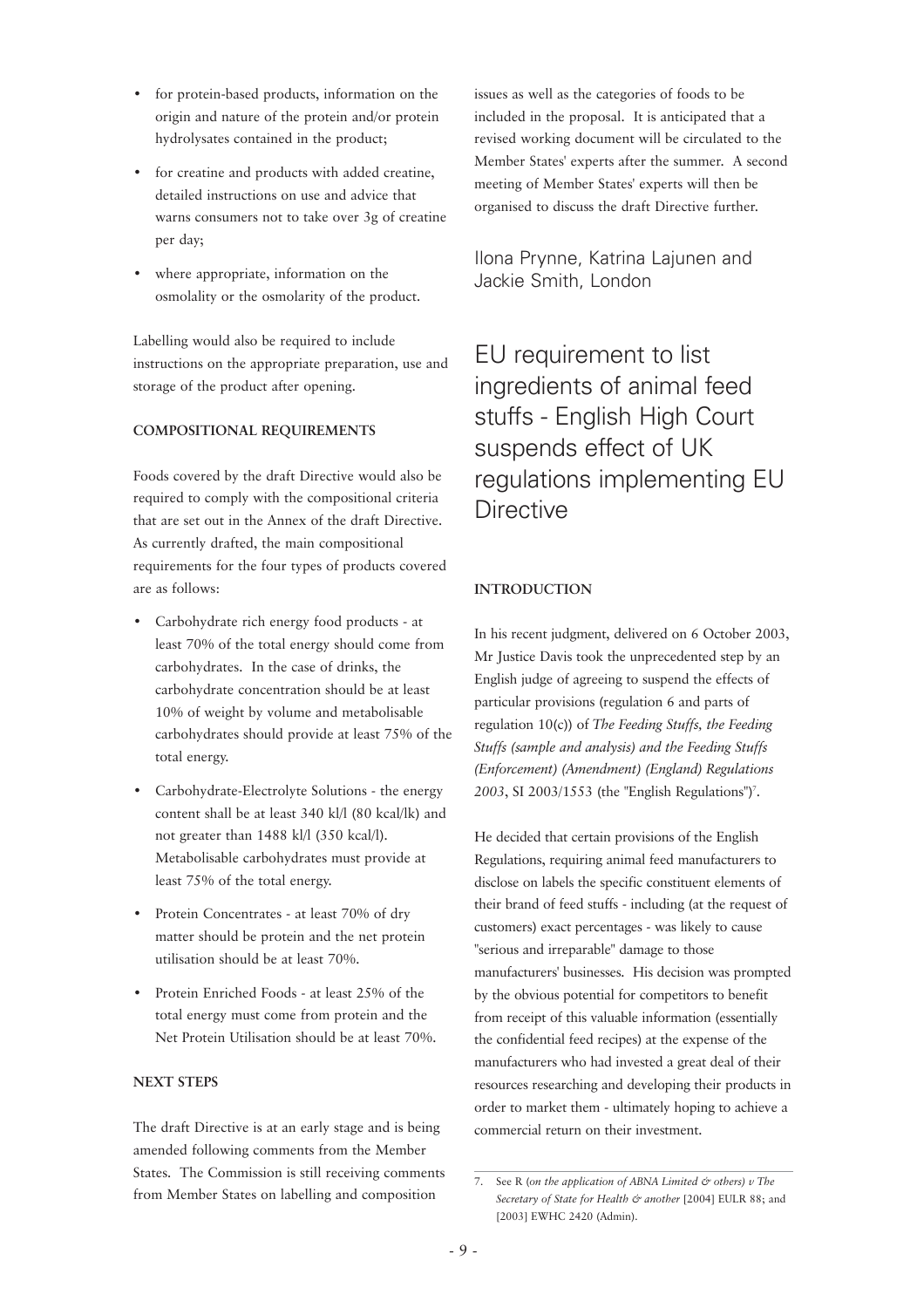#### **PUBLIC HEALTH PROTECTION**

The judge was not persuaded that the "ingredients listing" requirements were necessary to protect public health in the wake of the BSE crisis and the dioxin crisis in Belgium (involving the sale of contaminated cooking oils) - as alluded to in the preamble to the Directive<sup>8</sup>. Further, despite the fact that the Directive had been adopted under Article  $152(4)$  of the EC Treaty<sup>9</sup>, the judge expressed his "serious doubts" as to whether public health and safety was in fact advanced at all by the ingredients listing provisions.

In this connection, the judge cited the following statement Commissioner Byrne made to the European Parliament:

*"The most important fact is the presence of an ingredient in the compound feeding stuff, not necessarily the exact quantities. These exact quantities have a commercial value but are not linked to health protection."*

#### And, a little further on:

*"I believe I am correct in saying that this issue of public health and food safety is related to the presence, rather than the quantity, of what is contained in the compound feeding stuff."* 

Having regard to his "serious doubts", the judge was persuaded that an arguable case had been made by the applicant companies calling into question the validity of the Directive. In the circumstances, he accepted that a reference to the European Court of Justice ("ECJ") was required, to seek a declaration from it on the Directive's validity.<sup>10</sup>

#### **INTERIM INJUNCTION APPLICATION**

Having determined to refer the question of the Directive's validity to the ECJ, the most significant and contentious matter which remained to be decided was the manufacturing companies' application to have the relevant provisions of the

English Regulations suspended, pending the outcome of the matter before the ECJ. Bearing in mind the fact that the ECJ's decision might easily take two years to arrive, it was consideration of this aspect of the challenge that occupied most of Davis J's detailed judgment.

The judge noted that the manufacturers were right to have made their application for suspension of the relevant provisions of the English Regulations to the national court. Despite the fact that the proposed suspension would, indirectly, suspend operation of European law (that is the Directive), it was established in case law that the manufacturers did not have standing to bring such an application before the ECJ itself. Indeed, the judge noted with interest the attempt by a French company seeking annulment of the offending provisions of the Directive itself before the court of first instance ("CFI") in 2002. This claim was ruled inadmissible for lack of standing.<sup>11</sup>

The judge then addressed in detail the ECJ's decision in *Zuckerfabrik Suderdithmarschen AG v Hauptzollant Itzehoe* [1991] ECR 415 (C-143/88 and C-92/89) *- as affirmed and amplified by it in Atlanta Fruchthandelsgesellschaft mbh* [1995] ECR 1-3763 (C-465/93). These cases established that national courts have the power to suspend by interim order the operation of national measures based on community measures and gave guidance as to the principles to be applied.

#### **FOUR-STAGE TEST FOR NATIONAL COURTS CONSIDERING INTERIM SUSPENSION**

Davis J recited the four matters which must be treated as pre-conditions to the grant of interim relief by the national court:

1. The court must entertain "serious doubts" as to the validity of the Community act and (if not already referred) refer the question of validity to the ECJ.

<sup>8.</sup> Directive 2002/02.

<sup>9.</sup> As a measure in the veterinary and phytosanitary fields which had as its direct objective the protection of public health.

<sup>10.</sup> *Foto-Frost* 1987 ECR 4199.

<sup>11.</sup> The company had not been able to satisfy the strict standing requirements of Article 230 EC, which require an applicant to show that the challenged measure is of "direct and individual concern" to it. This condition is usually only relevant where, for example, a commission decision is directed to a specific company - not in respect of general legislative measures, even where they affect a small section of industry/society.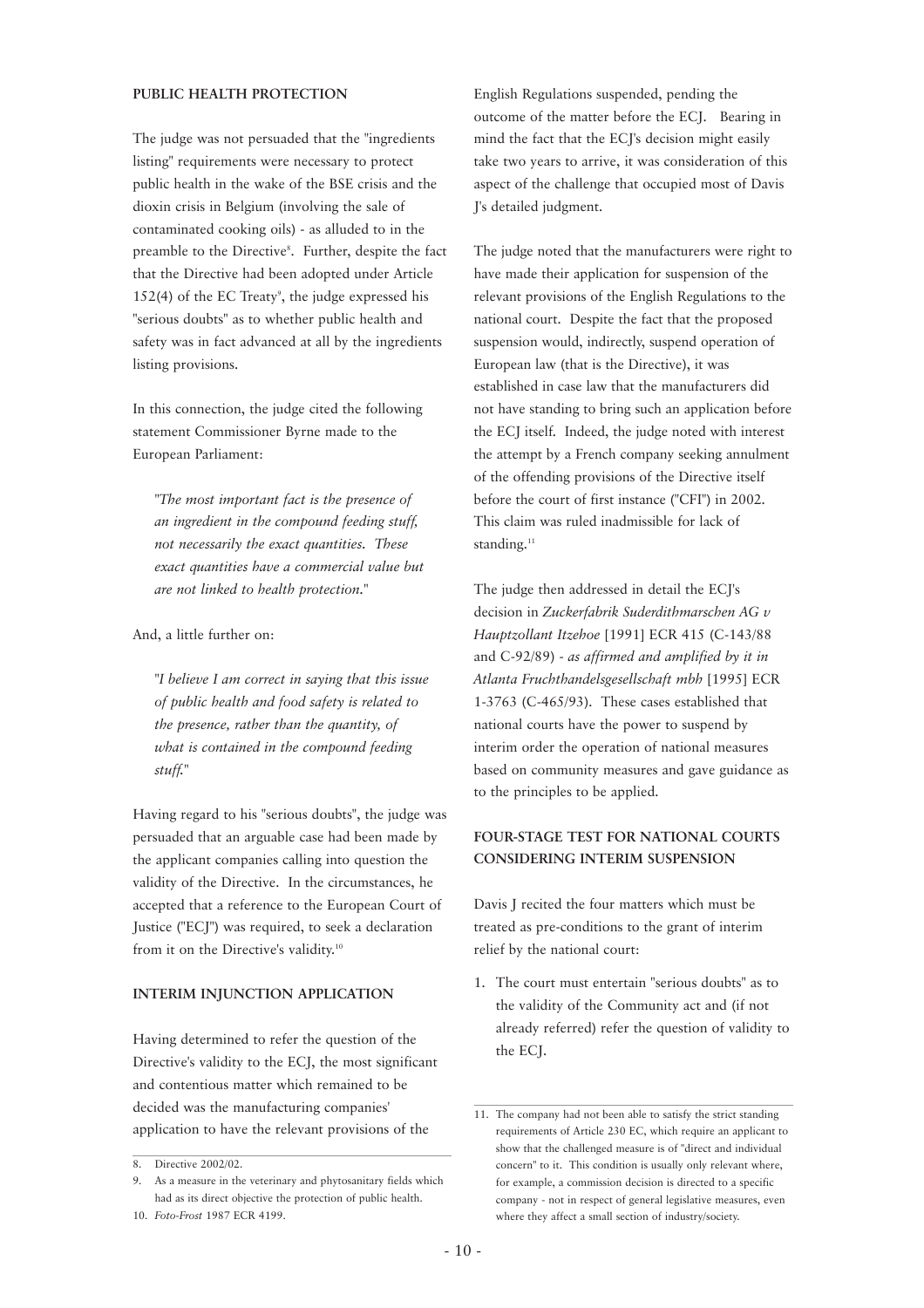- 2. There must be urgency, in that suspension is required to avoid "serious and irreparable" damage to the applicant - pending the ECJ's judgment.
- 3. Due account must be taken of the Community interest.
- 4. In its assessment of all those conditions, the court must respect any prior decision of the ECJ or CFI on the lawfulness of the measure in question and/or application for interim relief at Community level.

Having recited the pre-conditions for interim suspension, however, the judge made clear that the approach of the national court need not be "merely mechanistic". In doing so, he referred to the *Atlanta* judgment - which had stressed that the national court must examine the particular circumstances of the particular case before it. This discretion afforded to the national court was particularly relevant when considering the threshold above which the potential harm to an applicant would be considered "irreparable".

#### **SERIOUS AND IRREPARABLE DAMAGE**

The judge referred to the CFI's decision in *Pfizer Animal Health SA v Council* [1999] CMLR 79, where that court was not satisfied that "serious and irreparable" damage would have been caused if an interim order was not made. He also referred again to *Zuckerfabrik*, where the ECJ had pointed out that "purely financial damage" could not - in principle - be regarded as "irreparable" (having regard, in particular, to the potential for claimants to seek compensation from the Community under Article 288 EC).

However, despite these ostensibly unfavourable dicta, the judge noted that the ECJ in *Zuckerfabrik* was careful to point out, immediately thereafter, that "the national court must have regard to the individual circumstances of each case". The judge believed it was legitimate, in this context, for the national court to consider (in a case where the damage likely to be suffered was essentially financial in nature) whether or not such damage was likely to be readily quantifiable.

Considering all the evidence, the judge concluded that very existence of some of the manufacturers was threatened, and that all were exposed to an "irremediable effect" on their market shares. In the circumstances, he concluded that "serious and irreparable" damage would be caused to them, if interim relief were denied.

#### **THE COMMUNITY INTEREST**

In terms of the Community interest (another important consideration), the judge held that, as a general rule, economic interests would be subordinated to public health interests (citing the Pfizer decision). However, significantly, he noted that this important consideration had to be balanced against the cogent argument put forward by the manufactures that the disputed provisions of the Directive had in fact no direct or genuine public health objective.

#### **COMMUNITY UNIFORMITY**

Having regard to the principle of Community uniformity, the judge referred to the fact that he had been made aware of corresponding interim relief applications in France, Italy, Scotland and Northern Ireland. In this context, he noted the obligation on him to weigh considerations of the Community interest and potentially affected third parties against the interests of the manufacturers. He noted that if interim relief were not granted the manufacturers would be required irreversibly to divulge trade secrets, and suffer serious and irreparable harm thereby. Alternatively, in the event of noncompliance, they faced criminal sanctions - under a law which might subsequently be ruled invalid by the ECJ.

#### **GRANT OF INTERIM INJUNCTION**

Having regard to the fact that the English Regulations were not yet in force, and that an interim injunction would preserve the status quo and not directly interfere with any personal rights in the interim, the judge held that the balance of convenience was in favour of granting interim relief. He re-emphasised his serious doubts as to whether public health and safety was in fact advanced at all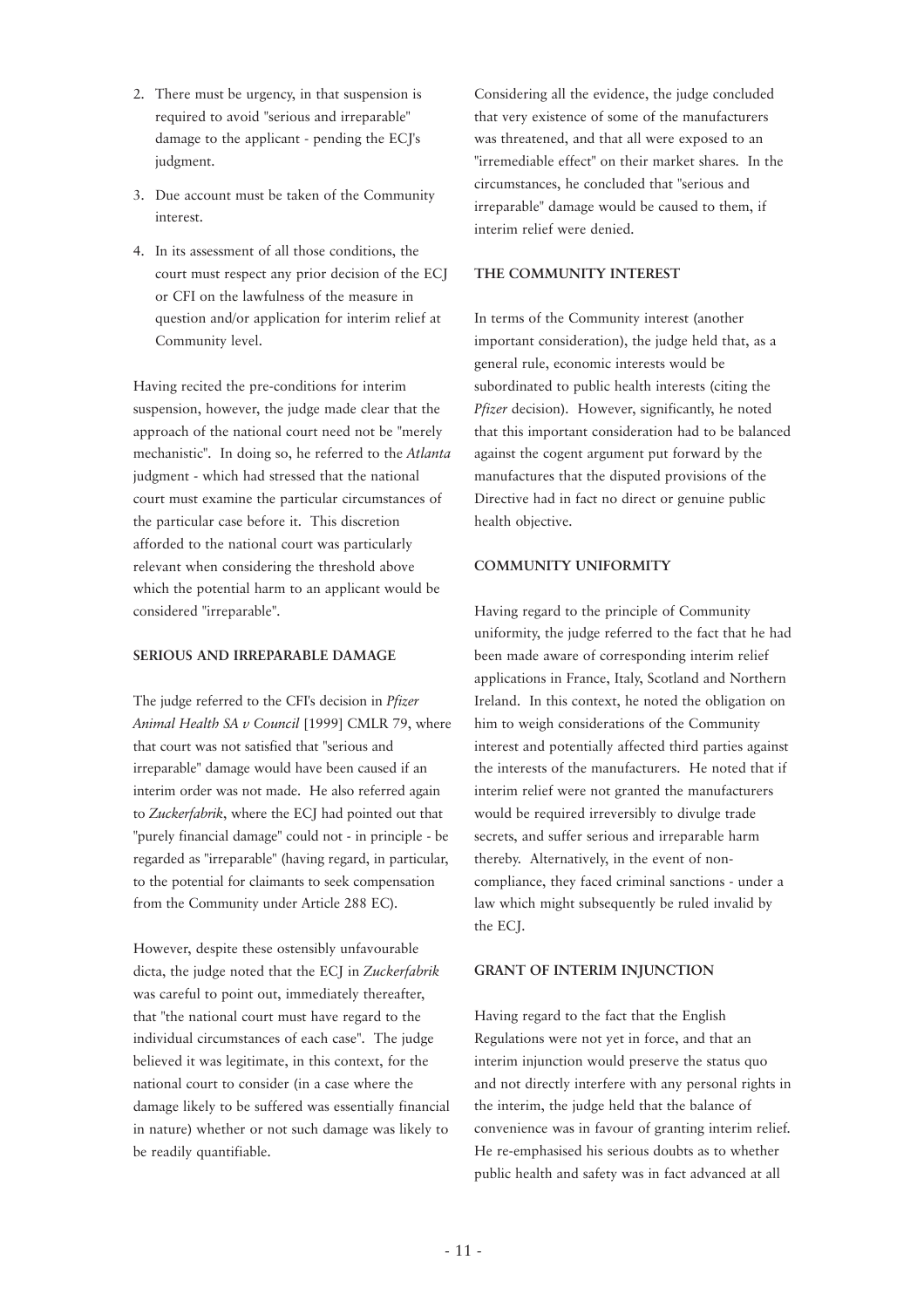by the provisions of the Directive and held, for all the reasons identified above, as follows:

- 1. Permission should be granted to seek judicial review of the provisions of the English Regulations.
- 2. There should be a reference to the ECJ.
- 3. Confidentiality should be ordered for the identified materials.
- 4. Interim suspensory relief in respect of the relevant parts of the English Regulations should be grated pending the ECJ's judgment.

#### **EXTENT OF INTERIM INJUNCTION'S EFFECTS**

On the matter of the extent of the interim injunction's effects, the judge noted that it was plain as a matter of both Community and English law that any interim injunction should be restricted to the minimum necessary, insofar as it impacted on the provisions of the English Regulations implementing the Directive. That was also the case as a matter of proportionality. Therefore, the interim suspension would apply only to Regulation 6 and the relevant parts of Regulation 10(c) of the English Regulations which were the offensive provisions.

The judge noted that, in the interim period, the manufacturers had not objected to disclosing the existence of feed materials on labels by specific names and in descending order of weight. Their dispute was with the requirement to disclose percentage listings.

#### **COMMENT**

It is reassuring to note that national judges, such as Mr Justice Davis, are prepared to make potentially controversial decisions, which have Community-wide implications, where such action is deemed necessary to protect the intellectual property and, in some cases, very existence of EU businesses. With an increasing degree of regulation affecting all industries now emanating from the EU, we can expect to see many more such applications to national courts for interim suspension of measures in the future.

# EU and Interbrew settle over practices towards Belgian beer wholesale

On 30 April 2004 the European Commission announced that it had closed its investigation into Interbrew's alleged anti-competitive practices in the Belgian wholesale beer market. The Commission's probe, which stretches back to 1999, concluded after Interbrew undertook to amend its existing practices. The Commission found that Interbrew's practices as amended will not be anti-competitive as they "cannot be considered as an abuse of an alleged dominant position in the Belgian beer market".

Interbrew has promised to implement the following alterations to its wholesale practices by 1 January 2005:

- Interbrew offers rebates to wholesalers based on the volume of each beer purchased by the wholesaler. Interbrew has undertaken to the Commission to make this system entirely transparent for each and all of its wholesalers. So far, wholesalers only knew the discount rate corresponding to the volume range in which their own purchases for the various types of beer happened to fall; and the rates corresponding to the volume ranges situated just above and just below that range. Wholesalers will in the future know the rates for all volume ranges.
- Rebates are also granted to wholesalers for the availability of types of Interbrew beer in the wholesaler's tied outlets. These rebates are linked to the number of such tied outlets. In the future, wholesalers will receive a fixed amount per volume of a particular beer they agree to sell in its tied outlets, regardless of the number of tied outlets.
- Management support services are provided by Interbrew to wholesalers with whom Interbrew has entered into a partnership agreement. Under such agreements, Interbrew will no longer have neither a right to access to the wholesaler's confidential business data, nor a right of first refusal to block a competitor's bid for the purchase of the wholesaler's business to enable Interbrew to make its own bid instead.

#### John Doherty, London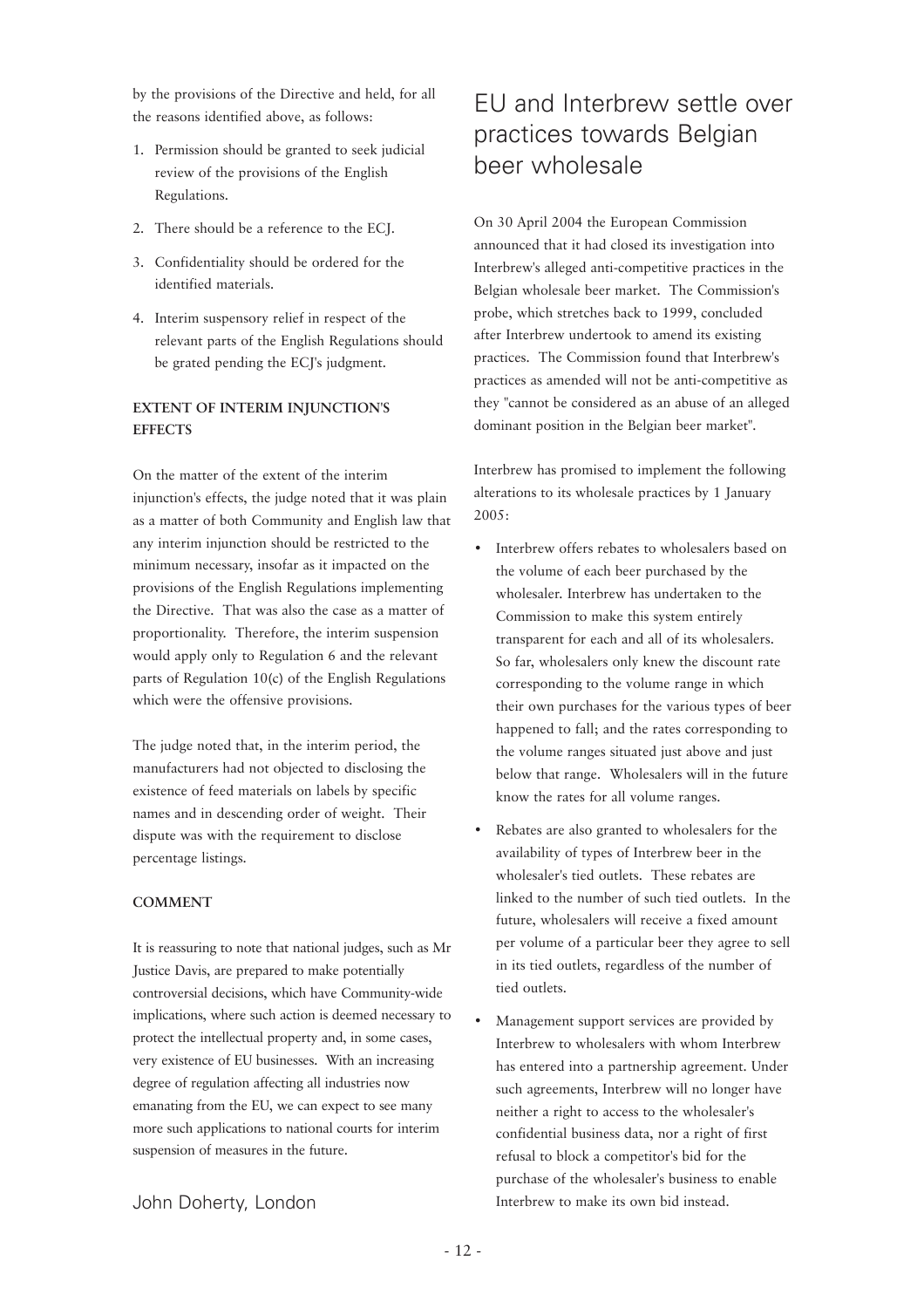- Interbrew has promised to terminate its contract with Haacht which is Interbrew's sole remaining distribution contract with a competitor brewer. The Commission said some of Interbrew's beers "have benefited so far from exclusive access" to Haacht's retail outlets.
- Under existing agreements, incentives including financial support and gadgets are offered to wholesalers, usually in return for promotional activities. Interbrew has undertaken to: abolish any product exclusivity requirement; make the eligibility criteria fully transparent; and clarify that the same incentives are open to all wholesalers without exception.

Interbrew, whose best-selling beers in Belgium are *Stella Artois* and *Jupiler*, concluded a complex \$11.4bn "alliance" with Brazil's AmBev in March 2004 to form the world's largest brewer by volume. Last year, Interbrew settled a probe concerning its exclusive beer contracts with Belgian retail outlets such as hotels, pubs and restaurants. An obligation had been imposed on 7000 tied outlets that receive loans or other financial assistance from Interbrew to serve exclusively Interbrew beer. Under the settlement with the Commission this was restricted to draught pils only. Arrangements governing Interbrew's relationship with some 3,000 or so other outlets which lease or sublease from Interbrew were also amended. Such outlets are now required only to stock Interbrew's beer exclusively when on draught. This gives competing brewers the chance to sell their bottled or canned beer to such outlets.

#### Kevin O'Connor, London

# Ice Cream Judgment - CFI upholds Commission decision

On 23 October 2003, the European Court of First Instance (the "CFI") held that an exclusivity clause restricting ice-cream retailers' use of freezers supplied by Van den Bergh Foods in Ireland infringed EC competition law.

#### **FACTS**

Van Den Bergh Foods, formerly HB Ice Cream Ltd ("HB") is a wholly owned subsidiary of Unilever plc. It is the main manufacturer of impulse ice-cream products (single-wrapped ice-creams for immediate consumption) in Ireland. For a number of years it has supplied retailers with freezer cabinets, in which it retains ownership, for no direct charge on the condition that the cabinets are used exclusively for the sale of HB products.

In 1989, Masterfoods Ltd (a subsidiary of Mars Inc) entered the Irish ice-cream market and persuaded some retailers to include its products in HB freezers. HB responded by enforcing the exclusivity clause in its distribution agreements. The distribution share of Masterfoods' ice-creams subsequently fell from 42% to 20%.

Masterfoods brought an action in the Irish High Court claiming that HB's exclusivity clause infringed domestic competition law and Articles 81 (prohibition on anti-competitive agreements) and 82 (prohibition on the abuse of a dominant position) of the EC Treaty. It also lodged a complaint with the European Commission. The Commission adopted a decision in March 1998 finding that the exclusivity provision in HB's distribution agreements relating to the use of its freezers infringed both Article 81 and Article 82. The Commission also refused to grant the distribution agreements an exemption under Article 81(3). The Commission decision required HB to release the retailers from the exclusivity provision.

The Irish High Court rejected Masterfoods' action and, on appeal, the Irish Supreme Court referred certain questions to the European Court of Justice (the "ECJ"). The ECJ found that, where a national court is considering issues that are already subject to a Commission decision, the court must not reach a judgment which conflicts with that decision.

HB applied to the CFI for an annulment of the Commission decision claiming that the Commission had overestimated the existence and extent of foreclosure, had erred in its application of Articles 81 and 82, had failed to respect HB's property rights as required by the general principles of EC law and had failed to give sufficient reasons for its decision.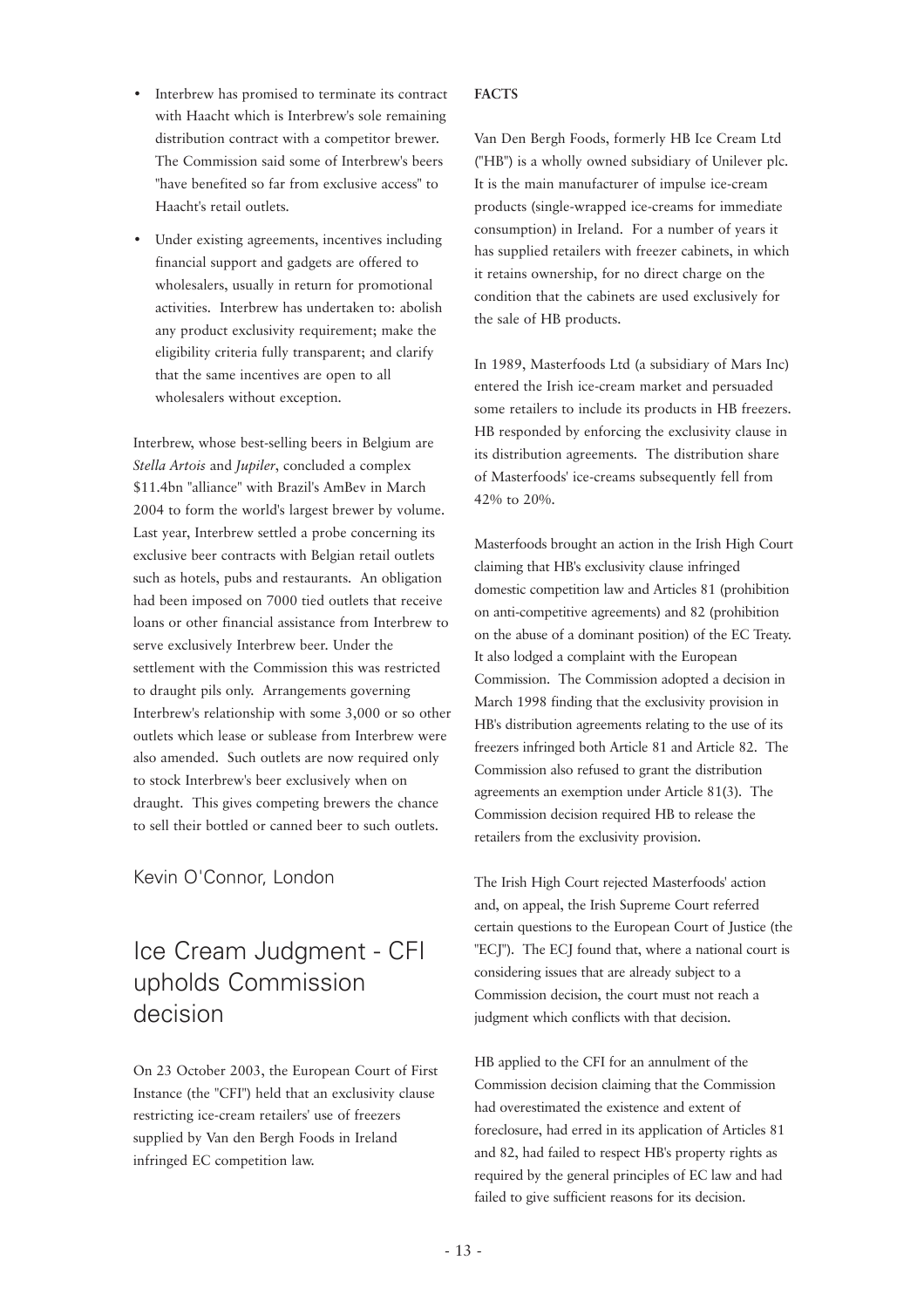#### **CFI JUDGMENT**

The CFI dismissed HB's action and upheld the Commission's decision on the following grounds:

#### **Article 81**

The CFI considered the following elements in reaching its conclusion that the agreements as a whole restricted competition on the market, and so infringed Article 81:

- The provision of a freezer without charge, the evident popularity of HB's ice cream, the breadth of its range of products and the benefits associated with the sale of them are all very important considerations in the eyes of retailers when they consider their strategy for selling impulse icecreams (that is whether to replace the HB freezer or to acquire an additional freezer).
- HB had an undisputed dominant position on the market and the CFI found that the Commission was right to take this into account in its assessment. It was relevant to the economic market conditions and the way in which retailers assess the risks and disadvantages of stocking another make of ice-cream. In reality, retailers have only very rarely opted to replace freezer cabinets supplied by HB.
- The measures taken by HB in order to ensure compliance with the exclusivity clause had the effect of causing retailers to act differently in regard to HB's products than they do in regard to the ice creams of other brands. This acted in a way which was liable to distort competition in the relevant market. Despite the popularity of HB's products, retailers would wish to stock ice creams of other brands alongside those of HB, provided that they could do so in the same freezer. The effect of the enforcement of the exclusivity provision was demonstrated by the fact that the distribution share of Masterfoods' products fell from 42% to less than 20% after HB started actively enforcing the provision.
- An exclusivity provision such as HB's has a considerable dissuasive effect on retailers with regard to the installation of their own cabinet or that of another manufacturer and has the effect of a tie on sales outlets that have only HB

freezer cabinets. Although it is theoretically possible for retailers who have only an HB freezer cabinet to sell the ice creams of other manufacturers, the effect of the exclusivity clause in practice is to restrict the commercial freedom of retailers to choose the products that they wish to sell in their sales outlets.

Competing suppliers are in effect prevented from gaining access to the relevant market and from expanding by a series of factors including the burden which the purchase and maintenance of a freezer cabinet represents for retailers, the retailers' aversion to risk and their reluctance to sever established relations with their suppliers. The ability to supply retailers with freezer cabinets and the running maintenance costs of those freezers represents a financial barrier to the entry of new suppliers and to the expansion of existing suppliers.

#### **Article 81(3)**

As regards the possibility of the grant of an individual exemption by the Commission, the CFI found that the Commission had correctly concluded that the first of the conditions for exemption in Article 81(3) (that the agreement contributes to the production or distribution of goods or to promoting technical or economic progress) did not apply. According to established case law this condition will only be satisfied where the improvement resulting from the agreement displays appreciable objective advantages for consumers of such a character as to compensate for the disadvantages which they cause to competition<sup>12</sup>. The Commission found that due to the barriers to entry presented by HB's network of agreements and the consequent weakening of competition, this condition was not satisfied. The CFI agreed with this approach.

As the conditions for exemption apply cumulatively, the CFI did not consider it necessary to review the possible application of other conditions in Article 81(3).

<sup>12.</sup> Joined Cases 56/64 and 58/64 *Consten and Grundig v Commission* [1966] ECR 299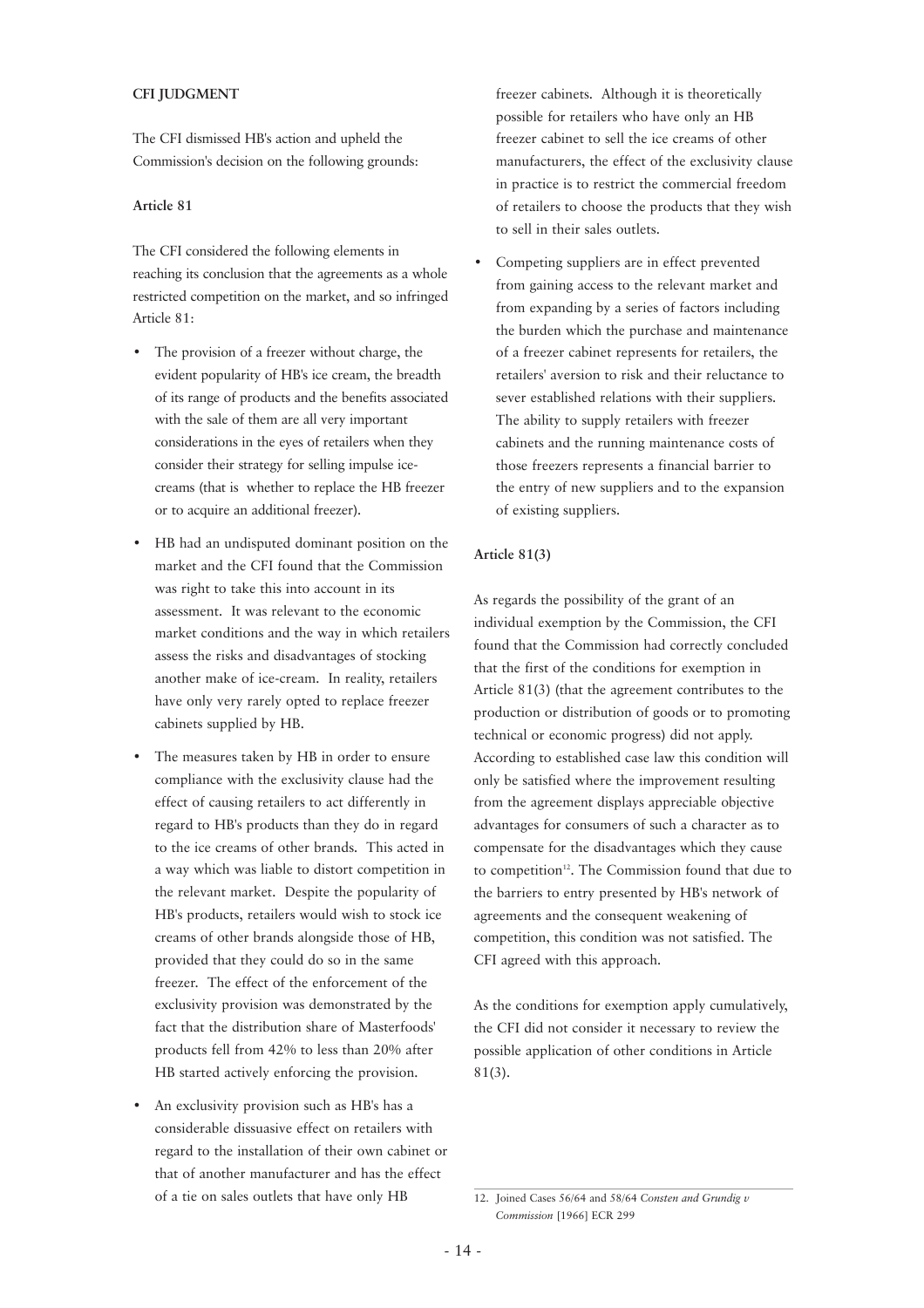#### **Article 82**

#### Although the CFI accepted HB's argument that the provision of freezer cabinets on a condition of exclusivity constitutes a standard practice on the relevant market, this did not mean that it amounted to the conduct of normal competition by a dominant undertaking. The existence of a dominant player means that competition in the market is already restricted.

The CFI found that the Commission correctly held that HB is an "unavoidable partner" for many icecream retailers in Ireland and that it has a dominant position on that market. HB had a share of 89% of the relevant market at the time of the Commission's decision and it has the most extensive and most popular range of products on the relevant market. The CFI found that HB was the sole supplier of impulse ice-creams in approximately 40% of outlets in Ireland, and was part of the multinational Unilever group which has been producing and marketing ice creams for many years in all the Member States and many other countries (where it is often the leading supplier) and that the HB brand is very well-known.

HB had effectively tied 40% of the outlets in the relevant market by an exclusivity clause, which in reality created outlet exclusivity. This amounts to an abuse of a dominant position within the meaning of Article 82. The exclusivity clause has the effect of preventing (or restricting the ability of) the retailers concerned from selling other brands of ice cream. This is despite the fact that there is a demand for such brands. This therefore prevents competing manufacturers from gaining access to the relevant market. The CFI found that the Commission rightly held that HB was abusing its dominant position by inducing retailers who did not have any other ice cream freezer cabinet to accept agreements for the provision of cabinets subject to a condition of exclusivity and maintaining these cabinets free of any direct charge to the retailers.

The CFI also rejected HB's claims that the Commission's decision unlawfully infringed its right to property and that it failed to give adequate reasons for its decision.

#### **CONCLUSION**

The CFI judgment fully supports the Commission's application of law and fact. Following on from the earlier German ice-cream cases (*Langnese-Iglo* and *Schöller*) it confirms that, in the context of the market for impulse ice-creams, a network of agreements, which foreclose competition by virtue of requiring exclusive use of supplied freezer cabinets, infringes Article 81. This is the case even where, as in this case, the retailers are contractually free to sell the products of other manufacturers. Further, where the supplier is in a position of dominance the provision and maintenance of such cabinets, without extra charge, infringes Article 82.

The CFI specifically referred to the "wider Community importance" of the issues raised by the Commission decision, in particular in light of the fact that various national courts and competition authorities are dealing with parallel cases raising similar issues. It considered that the Commission decision was appropriate to ensure that the Community competition rules were applied coherently to the various forms of exclusivity practised by ice-cream manufacturers throughout the Community.

This case is currently under appeal to the ECJ.

Emily Gibson, Brussels

# WTO dispute continues despite the end of the EU's de facto moratorium

The European Commission authorised on 19 May 2004 the placing on the market of Syngenta's Bt11 genetically modified maize. However, despite this decision the dispute brought before the World Trade Organization (WTO), by Argentina, Canada and the US against the EU's de facto moratorium on the approval of genetically modified organisms is still in place and the Dispute Panel review continues as planned. The parties have already presented their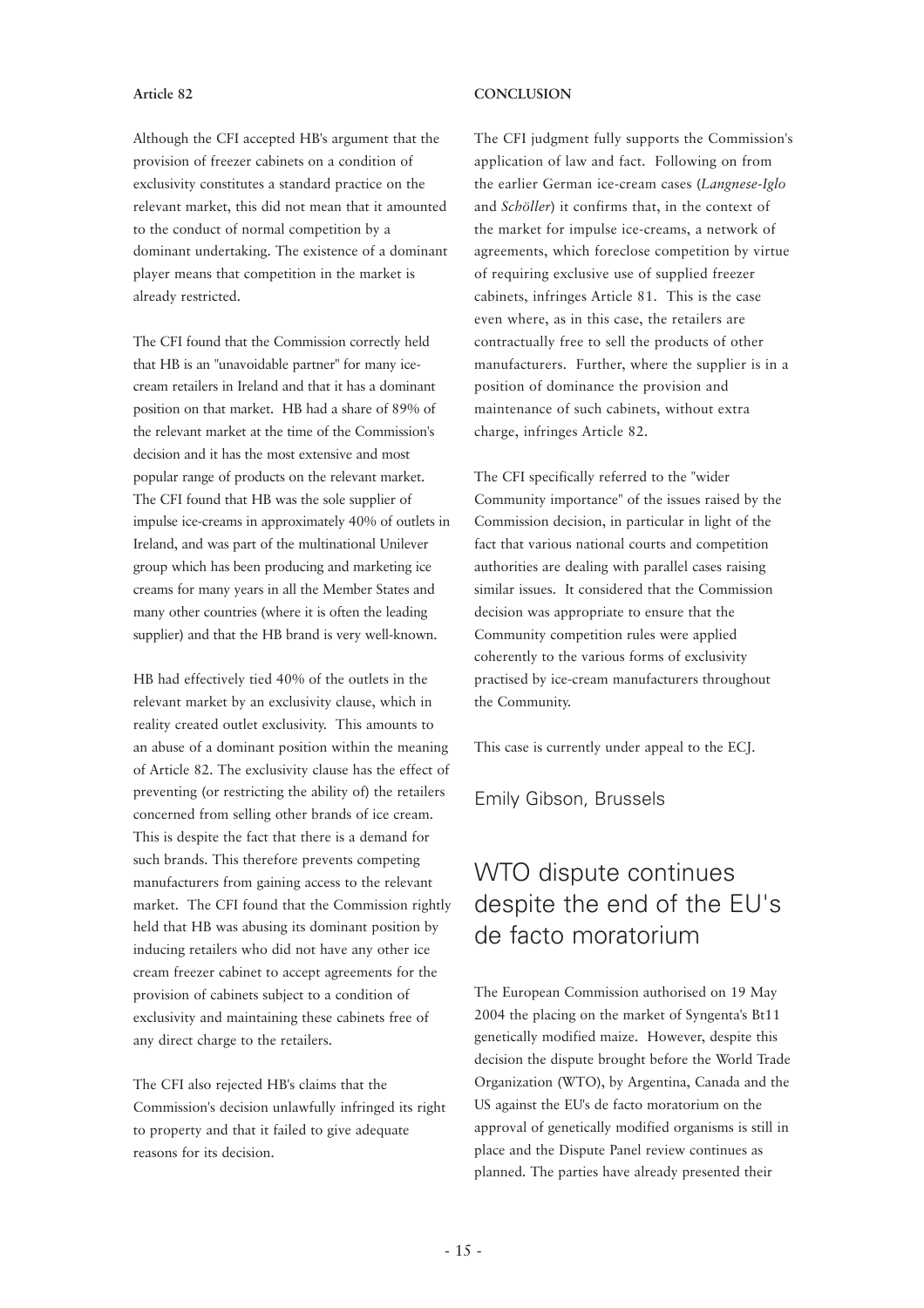first submissions and participated on 2 June in the first Panel hearing.

Two independent groups acting in the public interest are intervening in the dispute settlement process by making submissions to the WTO Dispute Panel in the form of amicus curiae (or "friend of the court") briefs. While third parties can file "amicus curiae" there is no obligation on the Panel to take their views into account. One of the amicus curiae has been submitted by a trans-Atlantic group of expert academics and the other one by an international coalition of 15 public interest groups from Europe, the US, Canada, Argentina, Chile and India. The coalition of interest groups claims the WTO should reject the challenge and recognise the legitimate role of the EC and individual countries to establish appropriate mechanisms to make decisions about the desirability of GMOs. The coalition of scholars believes the role of the WTO Panel should be one of reviewing the procedural adequacy of executive decision-making processes in the various jurisdictions involved, rather than one of arbitrating on the substantive merits of the individual risk assessments themselves. The ruling of the WTO Panel is expected in early September.

While it has been claimed that the approval of the Bt11 GM maize ends the EU's de facto moratorium, it does not imply that the WTO dispute is or should be terminated. The WTO proceedings can be terminated either by (i) the complainants request to suspend the proceedings or (ii) the parties notification to the WTO Dispute Settlement Body that they have reached a mutually satisfactory solution which puts an end to the dispute.

It is very likely that the complainants will proceed cautiously at first and that they will not request the suspension or termination of the proceedings until there are clear indications from the EU Member States and European Commission that the requests for GMO authorisations which are currently in the pipe-line will receive a positive response, meaning that they will be able to be marketed in the EU.

#### Iciar Chavarri, Brussels

# Commission relaxes wine labelling rules for non-EU producers

On 24 February 2004, the European Commission adopted Regulation (EC) 316/2004 to permit wine producers located outside the EU to use "traditional expressions" to describe and label their wines when sold within the EU market. "Traditional expressions" are terms used historically to designate quality wines by reference to colour, quality or a particular production or ageing method. Terms such as "*tawny*", "*ruby*", "*hock*" and "*Est Est Est*" may now be used by non-EU countries to describe wine sold within the EU provided that such non-EU third countries can demonstrate observance of a criteria designed to ensure quality.

The Regulation was introduced by the Commission principally to ensure conformity of EU legislation with the EU's international commitments under the WTO Agreement on Trade-Related Aspects of Intellectual Property (TRIP) and the General Agreement on Tariffs and Trade (GATT). Under the previous controls imposed by Regulation (EC) 753/2002, some traditional expressions such as "*fino*" and "*claret*" which had been used for a long time in other parts of the world were prohibited from appearing in the EU market on the labels of wine produced by third countries. Franz Fischler, European Commissioner for Agriculture, Rural Development and Fisheries, commented: "The nature of the conditions which have to be fulfilled by third countries for the use of EU traditional expressions ... constitute a guarantee against any abusive use. These amendments enhance the protection of interests of producers and consumers, market transparency and fair competition, which the regulation on wine labelling was set off to safeguard, and a response to our international level commitments."

Regulation 753/2002 had established a system of two categories of traditional expressions. The first category contained expressions such as '*château*', '*classico*' and '*reserva*' whose use by a third country was permitted under certain conditions. The second category was reserved exclusively to describe wines produced in the EU and contained expressions linked to production in particular geographical areas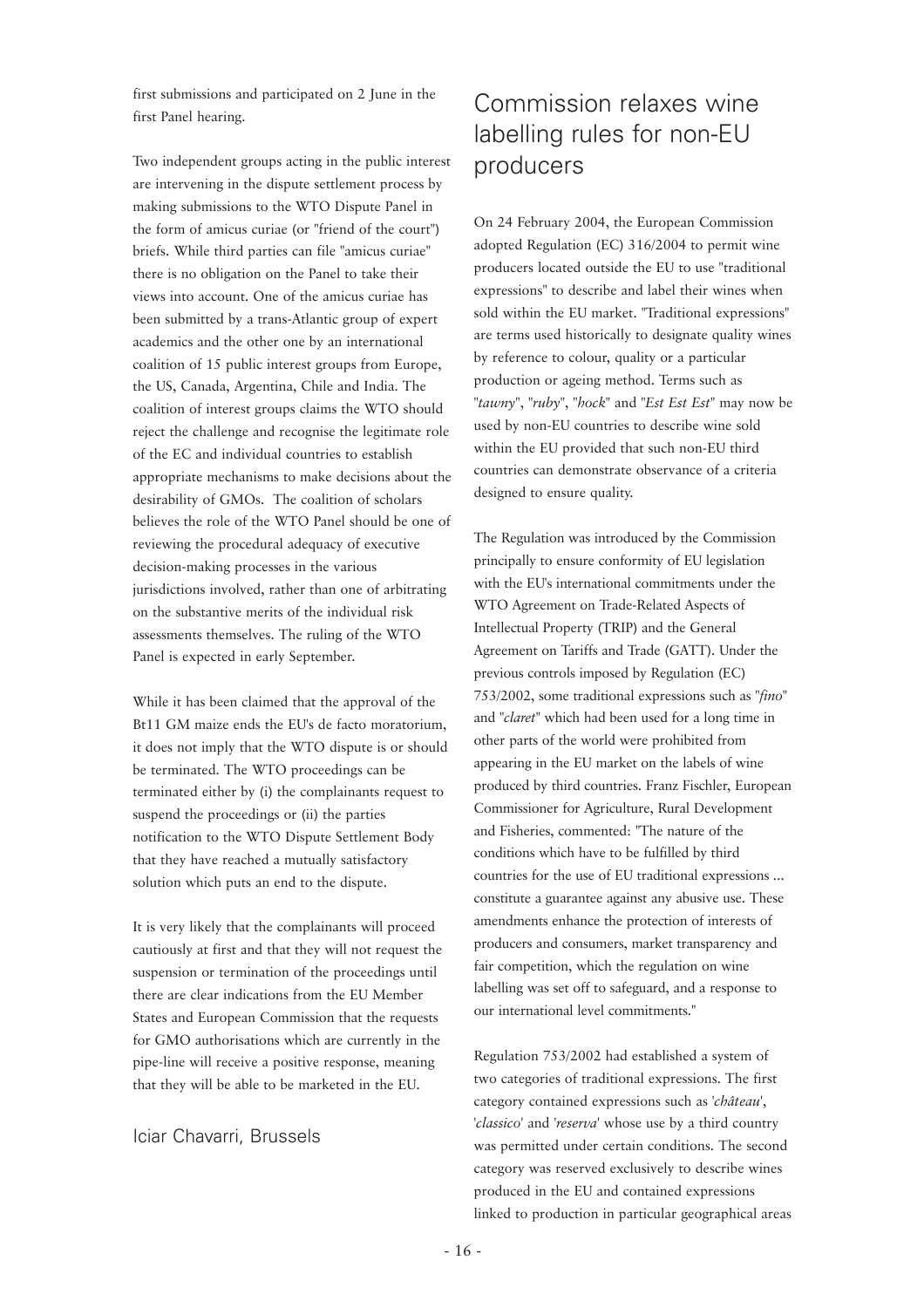such as '*toscarno*', '*amarone*', and '*vin jaune*'. The new Regulation simplifies this system by merging the two categories into a single category. A third country will be allowed to use any traditional expression provided the country proves to the satisfaction of the Commission and Member States that the term:

- (a) has been used in the country for at least ten years;
- (b) is recognised and governed by rules which apply to wine producers or laid down by representative producer organisations and which do not mislead the consumer regarding the term;
- (c) is specific; and
- (d) is distinctive and/or enjoys a reputation in the country.

A further requirement has been set that only traditional expressions in the official language of the third country in question can be authorised. The use of an expression in a language other than the official language will only be allowed where the use of that language is provided for in the legislation of the country concerned and where the traditional expression in question has been in continual use in the country for a minimum of 25 years. This final requirement will cause particular concern for producers in Spain and France given the particularly widespread use of Spanish and French in wineproducing third countries.

The amendments were passed by the Commission despite strong opposition from most major wineproducing Member States - first and foremost Italy but also France, Spain, Greece, Portugal and Luxembourg. Giuseppe Martelli, president of the Italian wine association, "Assenologi" said: "The reason for this turnaround is a political one, in response to the WTO's pressure and accusation of EU protectionism. We risk losing our cultural and territorial heritage by falling right into the hands of wine-pirates. Non-EU countries will legally be able to sell *Brunello* from Argentina, *Amarone* from South Africa, *Morellino* from New Zealand, *Recioto* from Australia or *Vin Santo* from Chile."

The amendments should provide the Commission with additional flexibility in its negotiations with

foreign wine producing countries, in particular the US and Australia. Negotiations with Australia, aimed at finalising the 1994 EU-Australia Wine Agreement, were scheduled to resume in Brussels on 1 April 2004 and will cover the protection of intellectual property relating to geographical indications and traditional expressions. Last December the EU extended a temporary wine imports and exports deal with the United States, but failed to reach agreement on the use of names such as Chablis, Burgundy and Chianti.

#### Kevin O'Connor, London

# China addresses the problem of fake food

#### **BACKGROUND**

In the last edition of this update, we featured the Hong Kong Government's public consultation on a nutrition labelling scheme for pre-packaged foods. Since that article a disturbing related issue has emerged in Hong Kong and mainland China. Most people are familiar with the trade in counterfeit items all over the world such as watches, computer games, DVDs and clothing. Whilst this is a major concern for multi-national and local companies who wish to protect their intellectual property rights, the increasing problem of "fake foods" is obviously of a greater human concern. The range of fake foods and the "ingredients" is quite astonishing:

- in Fuyang, at least 12 babies have died of malnutrition after being fed with substandard milk powder made of starch, sugar, milk essence and other cheap ingredients but deficient in protein, fat and vitamins which are necessary for infants' growth. In addition, 229 malnourished babies that have survived are now suffering from swollen heads;
- in Chengdu, a brand of pickled vegetable was found to contain six times the national standard of the preservative sodium benzoate;
- in Guangzhou, rice wine has been found to contain industrial methanol causing blindness. At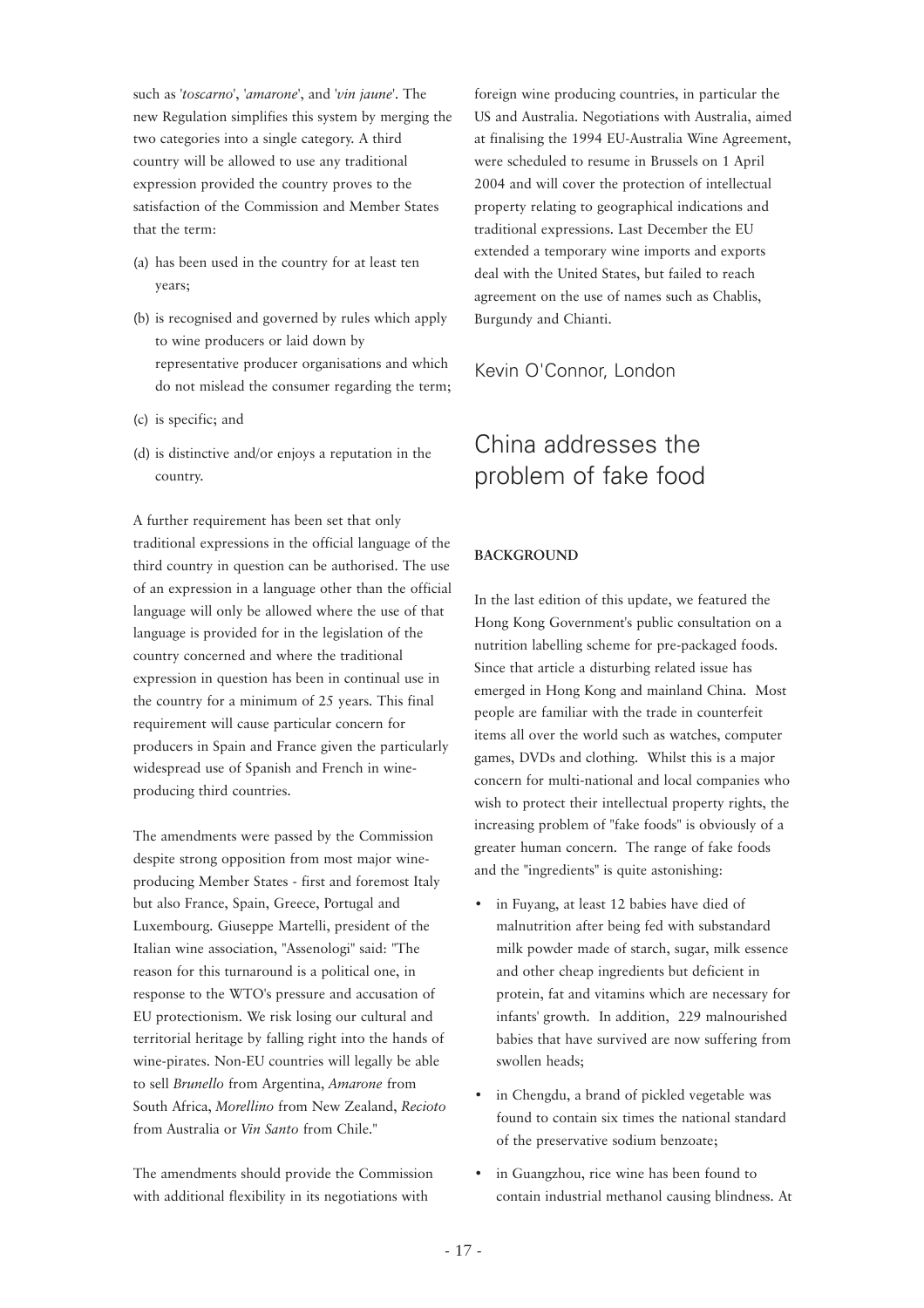least 9 people died and more than 50 were hospitalized;

- in Foshan, concentrated sweetener, caramel colouring, organic ester and preservatives were bottled and marketed as "iced tea" which could cause damage to the kidneys and other organs;
- in Hong Kong, counterfeit soya sauce has been seized which was manufactured from human hair.

As is common with other counterfeit goods, fake foods are usually cheaper than the genuine articles and tend to have errors or differences on the labels. In fact, the problem is not just limited to counterfeit and substandard foods. There are also serious problems in mainland China with counterfeit pharmaceuticals and car-parts.

#### **CURRENT REGULATORY FRAMEWORK**

These incidents have again put into focus the need for the central government to tackle the wider problem of fake and unhygienic food produced by numerous counterfeiters. This problem has existed in mainland China for many years. In 2003, the National People's Congress - the top legislative body - set up the State Food and Drug Administration ("SFDA") in response to persistent complaints about substandard food products and numerous cases of mass food poisoning. The extent of the SFDA's mandate remains unclear and one year into its existence, the food safety problem remains and indeed seems to have become worse. Although the SFDA has the power to implement food safety regulations, it needs to rely on other government departments to enforce the regulations.

There are three major reasons for the recent worsening of the situation. First, mainland China does not have a complete food safety law system in place to regulate the production, processing and circulation of food. Second, there is a lack of a unified food examination and supervision system. Third, government departments have been lax in enforcing food safety regulations and carrying out inspections.

The Product Quality Law and the Food Hygiene Law are the basic laws governing the quality or

hygiene of food in mainland China. These laws only lay down general principles and lack detailed rules to regulate the food processing chain from farm to table. Meanwhile, in recent years, many new technologies have been adopted in the food industry and new ingredients have been added in the production to make food attractive and increase consumer interest. However, legislation has not kept pace with these new developments which could pose further threats to public health.

Lack of a unified food examination and control system has affected the efficiency of food quality supervision. Currently, more than one government department is responsible for the supervision of food safety. The Administration of Industry and Commerce is responsible for overseeing the distribution of food to supermarkets, the Administration of Quality Supervision is responsible for examining food production and processing, the Ministry of Health is in charge of food hygiene in restaurants and the Agricultural and Forest Departments are responsible if agricultural products or wildlife are involved respectively. Co-operation between these government departments is not close and they do not share information.

Government officials have also been lax in taking measures to crack down on the counterfeiting. This is particularly a problem where the counterfeiters are companies owned by local government. According to some reports counterfeit manufacturers are common in parts of mainland China and are a source of income for local authorities with the counterfeiters being protected through corrupt officials and bribery. In addition, penalties under the current legislation are too lenient to deter the counterfeiters (except in cases where death or severe consequence is found and criminal liability will be imposed). For example, under the Food Hygiene Law, the fine for the producer of the substandard milk powder is between RMB 1,000 to 50,000 (approximately  $\in$  100 to 5,000).

#### **FUTURE DEVELOPMENTS**

It is hoped that now these stories have caused national and international publicity it will encourage enforcement of product liability and quality legislation in mainland China. Indeed in Berlin recently, Premier Wen Jiabao announced a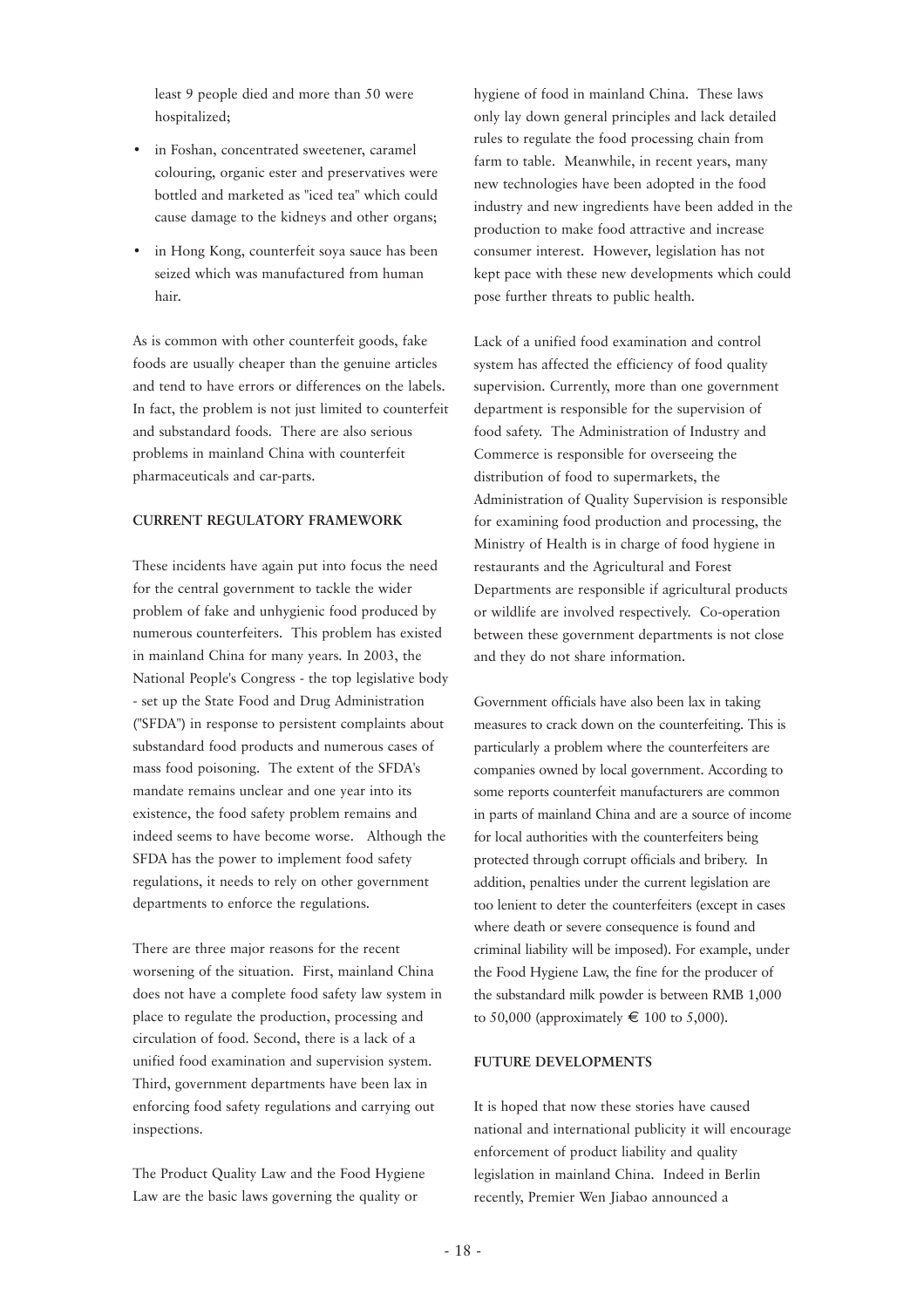crackdown on fake foods and pharmaceuticals (as well as other pirated goods) and said that he was to assign a vice-premier to the fight against fakes and was looking at other measures to curb the practice. Mainland China also has recently launched a seven month food safety campaign across the country to regulate the production, processing, circulation of food to ensure the nation's food safety. The central government has taken steps to build up a social credit system in the food sector by 2008, under which the public will play a supervisory role and food providers will be subject to a grading system.

In Hong Kong the Customs and Excise and Food and Environmental Hygiene Departments ("FEHD") recently have been active investigating substandard and counterfeit foods imported into Hong Kong from mainland China. The FEHD's investigation is ongoing with a particular emphasis on levels of additives such as preservatives, colourings and sweeteners and has indicated the results will be available in the next few weeks.

The problem may seem far away from Europe and elsewhere but it may only be a matter of time before this problem becomes an issue closer to European homes. Counterfeit goods may be imported into the grey market and obviously multi-national food manufacturers and suppliers who export goods to the mainland China and other regions where such counterfeiting is a problem may be affected just like those who manufacture computer games and clothing. However, the consequences are much more tragic.

Andrew Dale, Hong Kong Zhen Feng, Shanghai